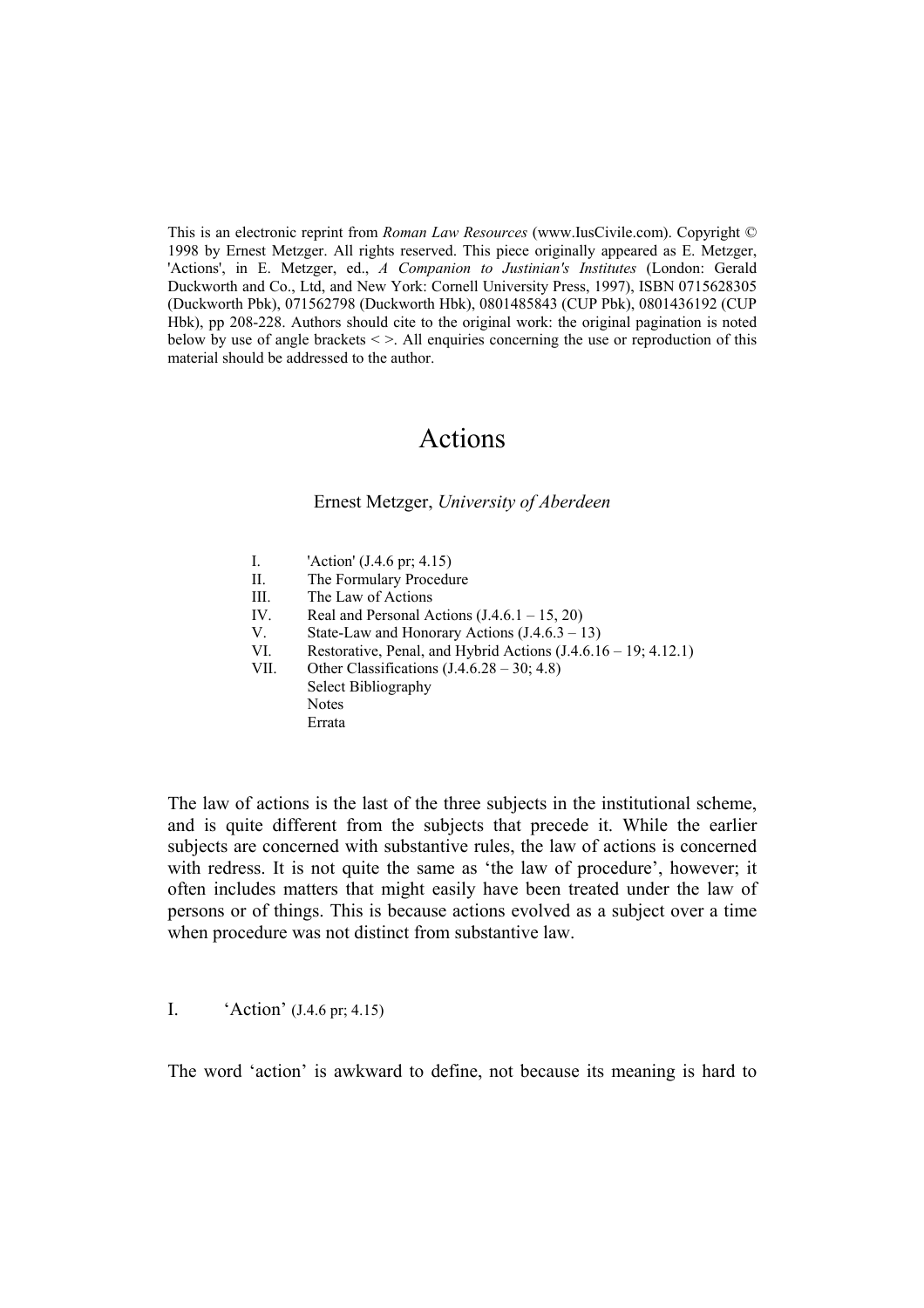understand from any one example, but because it appears in many different contexts and therefore evades any one definition. In Latin the word is *actio*, from the verb *agere*, which for our purposes is best translated broadly: 'to urge'. Generally, to have an action means that a person is entitled to pursue a remedy for some injustice done to him. If, for example, a person has been a victim of fraud, he might be allowed an *actio de dolo*, an 'action for fraud'. This would entitle him to go before a judge and to urge the judge to give him relief.

From this example it might seem that an action is in fact a 'right', and that when we say a person is entitled to pursue a remedy we are saying that he has a right to relief. But to equate an action with a right is to substitute a concept that we appreciate easily, but that the Romans came to appreciate only over time. We have no difficulty in understanding that a person under certain circumstances has a right (for example, when he is injured), that that right has an existence in the abstract, and that it is the function of the judicial machinery – the judges, tribunals, rules of procedure and evidence – to transform that right into a remedy. But in a system where the substantive law often speaks in the language of procedure ('If it appears that  $X$  ought to give 10 to  $Y$ , the judge shall condemn for 10'), and where procedure is not seen as something necessarily separate from the rest of the law, this sort of abstraction does not come easily.<sup>[1](#page-1-0)</sup> Under such a system, someone who has suffered a wrong will probably see himself, not as a person with some abstract entitlement to be made whole, but as a person who is entitled to clear a procedural hurdle. This is made very plain <209> in the classical definition of *actio* (Celsus, D.44.7.51) which Justinian uses at J.4.6 pr, a definition that has certain shortcomings but otherwise conveys well the limited notion of an action: 'An action is nothing but a right to go to court to get one's due.'<sup>2</sup> This statement shows clearly that an action, if it is a right at all, is more a right to proceed than a right to prevail, and that any definition of 'action' ought to put process at the fore. Accordingly, *actio* is often translated as 'claim' or (circuitously) as 'right of action', to show that a person, on presenting certain facts, will be

<span id="page-1-0"></span>[Note: in the original work, *endnotes* commence on page <227>]

<sup>1</sup> See generally P. Stein, *Legal Institutions: The Development of Dispute Settlement* (London, 1984) pp. 128-9; H.F. Jolowicz, *Roman Foundations of Modern Law* (Oxford, 1957) pp. 66-81. 2

<span id="page-1-1"></span><sup>&</sup>lt;sup>2</sup> The flaw in the definition is that 'one's due' (*quod sibi debetur*) seems to exclude real actions.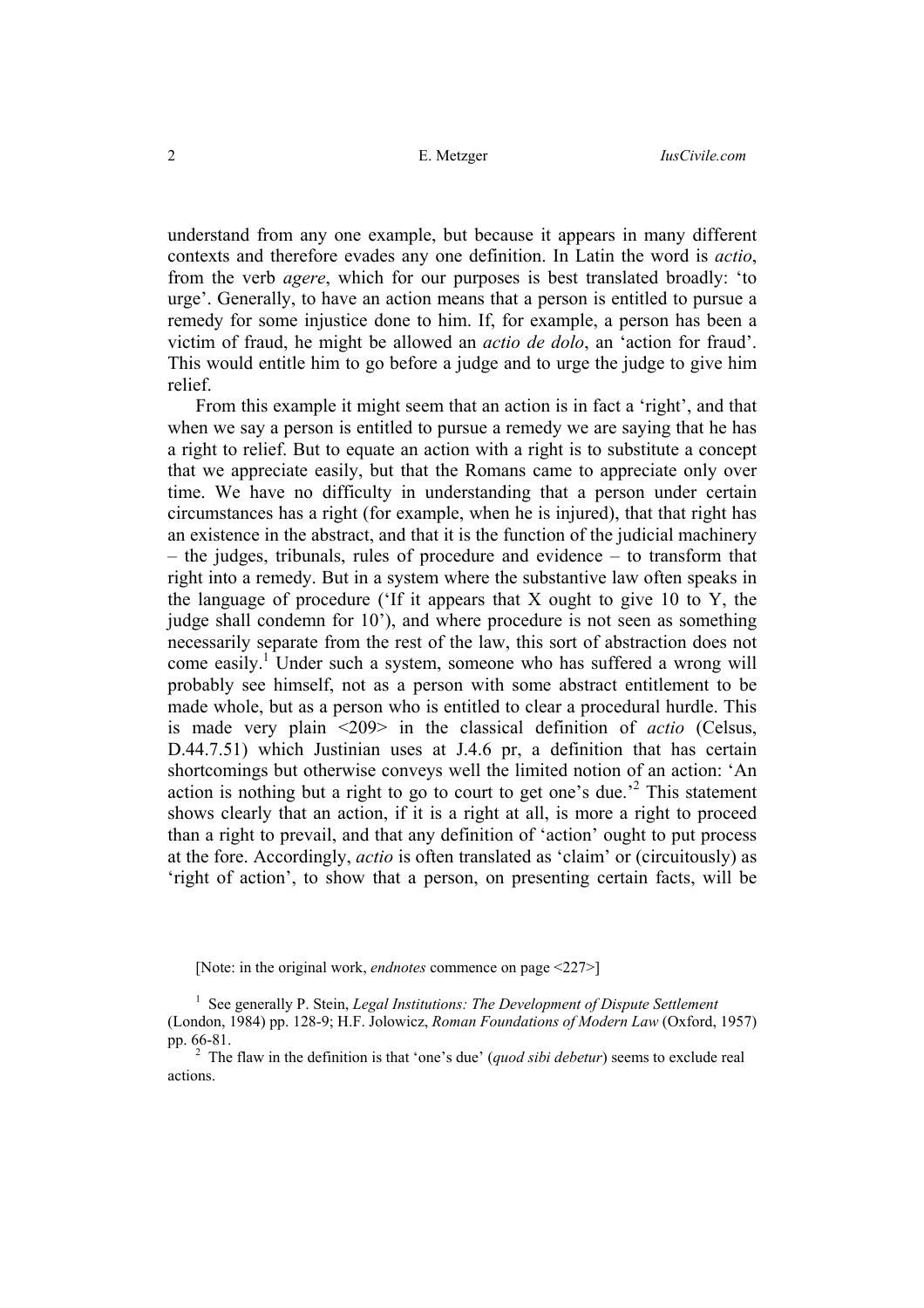allowed to follow a certain procedural agenda appropriate to those facts. That person hopes, but is not assured, that this agenda will culminate in the granting of relief. In English the word 'warrant' also has something of *actio* in this sense.

For our purposes it is satisfactory to define an action as a claim or a warrant. At the same time it is worth mentioning that *actio* appears in contexts in which the meaning is either more broad or more refined, and where 'claim' or 'warrant' will not work.

(1) To describe an action as a claim or warrant gives the impression that an action requires the intervention of the state. Yet the word *actio* may describe a purely private event, as for example in D.48.1.7 (Macer), where *actio* is used to describe simply the act of a person, an act which (in this context) brings disgrace upon that person if it becomes the subject of certain proceedings. An important example of *actio* as a private event is self-help. An *actio* may describe not only the pursuit of a remedy with the sanction of the state, but also the act of an individual privately vindicating a wrong done to him. In the earlier forms of Roman procedure, for example, there existed actions for seizing a person or his property – the *legis actio per manus iniectionem* and *legis actio per pignoris capionem* (G.4.21 – 29) – that a person might resort to without prior litigation.

Self-help is not a particularly significant institution in the developed law of actions, but is nevertheless important for illustrating the essence of the word 'action'. Roman law did not draw a firm line between a person's real and formal claim, that is, between the claim a person possesses simply by virtue of being wronged, and the claim recognised by a court.<sup>3</sup> Thus a person might possess a claim for redress even if the judicial machinery had not yet granted it to him.

(2) In their treatments of actions, both Gaius and Justinian discuss a great deal more than simply 'claims', and for this reason we often understand the idea of 'actions' quite broadly. Gaius, for example, devotes a fair amount of space to procedure, and even discusses a form of procedure that was all but unused in his own time. Justinian, though he does not speak directly about the earlier forms of procedure (which were obsolete by his time), does speak about more general matters of litigation, for example, pleading, interdicts, and judges. And in our other sources we find definitions of 'actio' that are very

<span id="page-2-0"></span><sup>3</sup> H. Honsell, T. Mayer-Maly and W. Selb, *Römisches Recht* 4th ed. (Berlin, 1987) p. 218 n.2.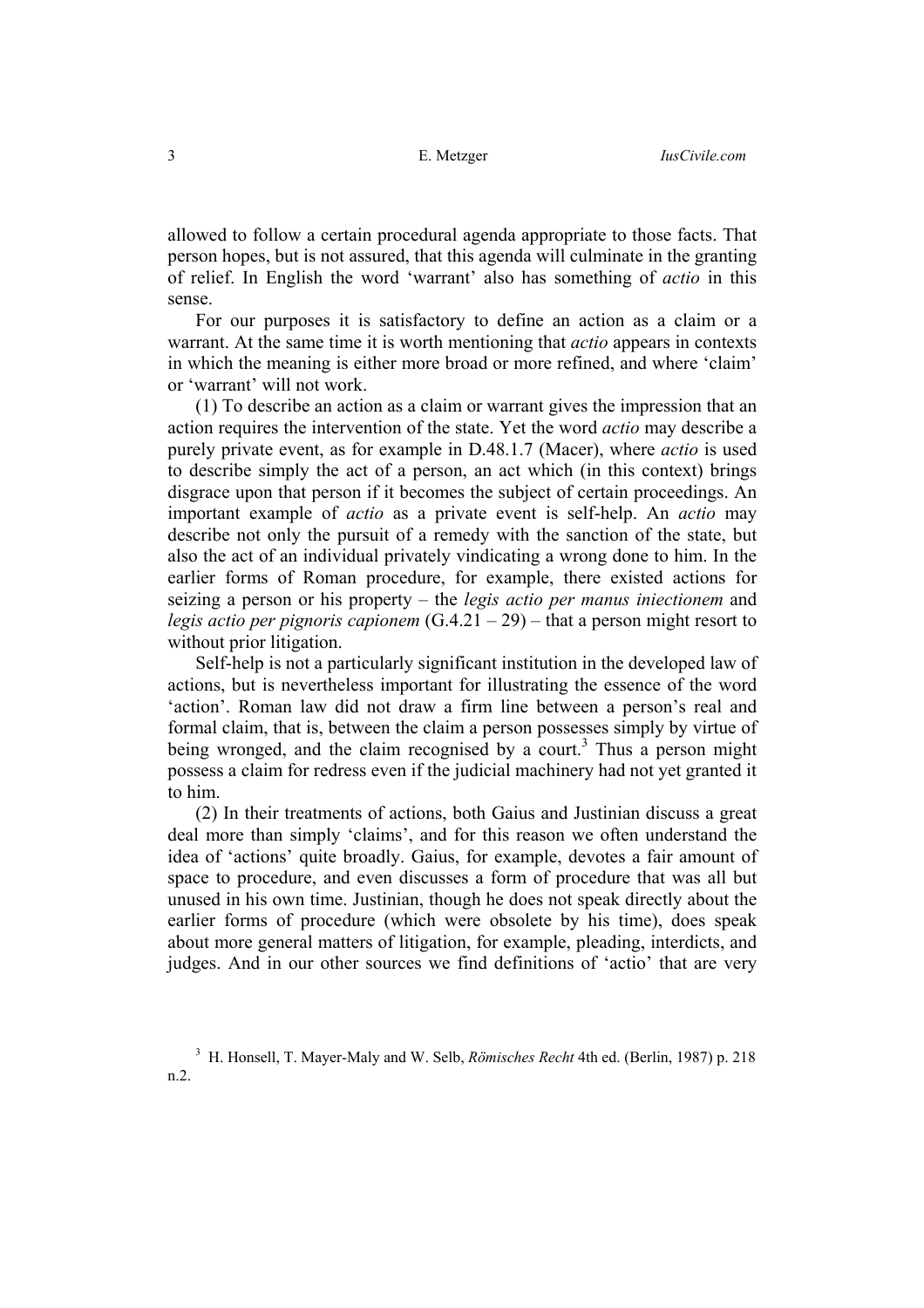broad (see e.g. Ulpian, D.44.7.37), generally encompassing the various ways of presenting issues to a tribunal. For <210> these reasons 'actions' is sometimes treated as synonymous with 'procedure' or 'remedies'.

The two instances of *actio* just discussed – 'private act' and 'procedure' – are cited in order to show that 'action' may sometimes mean something more general than 'claim'. In other contexts it is used in exactly the opposite way, to indicate not simply a claim, but a particular kind of claim:

(3) An action is sometimes distinguished from an interdict. 'Interdict' describes several decrees issued by magistrates and often used to confer or protect possession. They were highly procedural in character; it would be difficult to discuss the 'substantive law of interdicts', because an interdict was a specific order granted on the presentation of specific facts. What distinguishes an interdict from an action (as described here) is principally the fact that an interdict, in form, is virtually a remedy in itself. The magistrate does not, as in an ordinary action, summarise the dispute and pass it on to someone else for resolution, but instead issues a decree himself. The decree, it is true, might not be the end of the matter, instead often requiring the resolution of a judge, or serving as a predicate for a subsequent action. But the interdict alone, as a decree issued directly by the magistrate, was administrative in character, and was therefore distinguishable from an action.

Justinian offers several different ways to classify interdicts (J.4.15); the possessory interdicts and their three divisions are worth mentioning briefly. These interdicts have in common the feature that each culminates in the grant of possession in favour of a party. The first possessory interdict is for obtaining possession, and Justinian's example is an interdict that arises in the context of succession law (J.4.15.3). This interdict existed as a part of the praetor's efforts to alter the scheme of succession under the state law with a scheme (*bonorum possessio*) based to a greater extent on blood relationship (see Chapter 4, section III(c) above). A person favoured by the praetor's innovations who wished to obtain possession of the tangible assets of the estate could request from the praetor an 'interdict *quorum bonorum*'. The interdict took the form of an order to the person in possession – in this case a person without title or who claimed to possess as heir – directing that person to restore the property to the other. Even though the interdict determined the question of possession and nothing else, this would often be the end of the dispute: efforts to establish ownership of the property against the new possessor (if the grant of *bonorum possessio* were of a certain character) would be fruitless.

The situation was different under the second division of the possessory interdicts, those for retaining possession. Here the interdicts often served only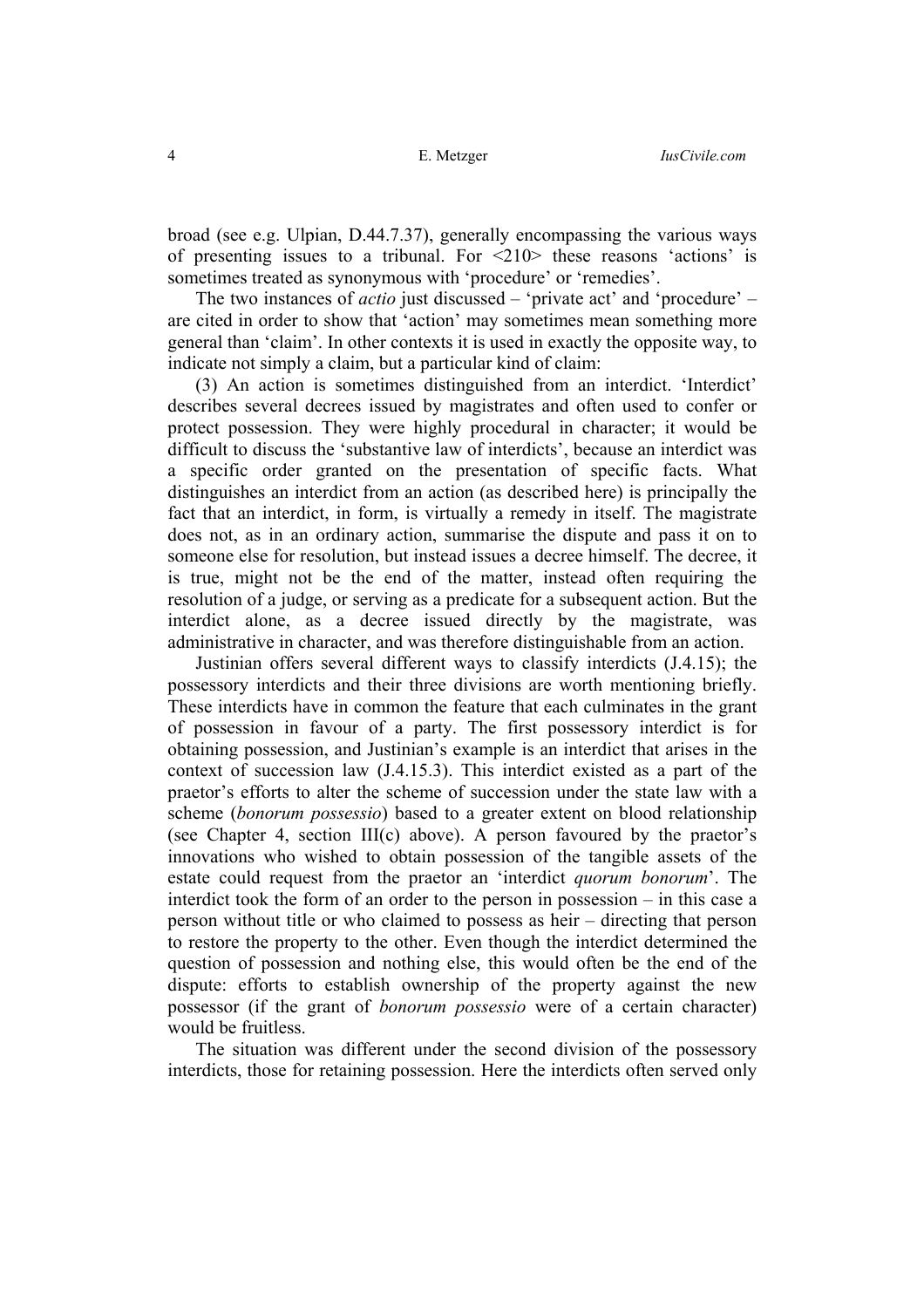as a procedural step in advance of a proper action for ownership, and not as a final remedy. In other words, these interdicts were very much part of a pretrial tactic, made necessary by the characteristics of the ownership action.

In a perfect system of litigation, we would expect a tribunal to listen  $\leq$ 211> equally to competing claims for ownership and give judgment in favour of the better claim. But in the Roman system, as in modern systems, a plaintiff carries the burden of proof, and proving ownership is not an easy matter, particularly where no system of public registration exists. This means that if a person had the freedom to do so he would choose to be a defendant and not a plaintiff, leaving it to his opponent to prove ownership. The possessory interdicts, to a certain extent, allowed such a choice: if a party could put himself in possession of the disputed property, it was then left to his opponent to bring suit and try to establish ownership. Thus the battle for ownership might be preceded by a battle for possession (J.4.15.4).

In the case of immoveables, the battle for possession might begin with the pronouncement of an interdict *uti possidetis*. This would consist of a decree addressed to both parties, stating that force could not be used to dispossess whichever of the parties was innocently in possession of the property. After a complex course of proceedings, the party with the better claim under the words of the interdict would be awarded possession. This would put him in the more enviable position of defending rather than establishing ownership, if his opponent sought to claim ownership in a further proceeding. In Justinian's time the interdict *utrubi*, applying to moveables, operated in the same way, although in the classical law the phrasing of the interdict was slightly different; it allowed an innocent possessor not only to retain possession, but to recover possession that was recently lost (J.4.15.4a).

The third kind of possessory interdict is for recovering possession. The *Institutes* gives the example of a person dispossessed of immoveable property by force (J.4.15.6). The interdict described there – the interdict *unde vi* – existed as two different interdicts in the classical law but was made uniform by Justinian's time. The classical interdict *unde vi* was an order to restore immoveable property to an innocent possessor who had been evicted by force within the previous year. The classical interdict *unde vi armata* was directed against one who had dispossessed not only by force, but by armed men as well, and given the gravity of the act it was unnecessary to show that the dispossessed person had come by his possession innocently. In Justinian's synthesis of these two interdicts, violent dispossession was enough disliked that an ejector could no longer challenge the innocence of the ejectee's possession in any event.

The taxonomy that distinguishes an action from an interdict is far from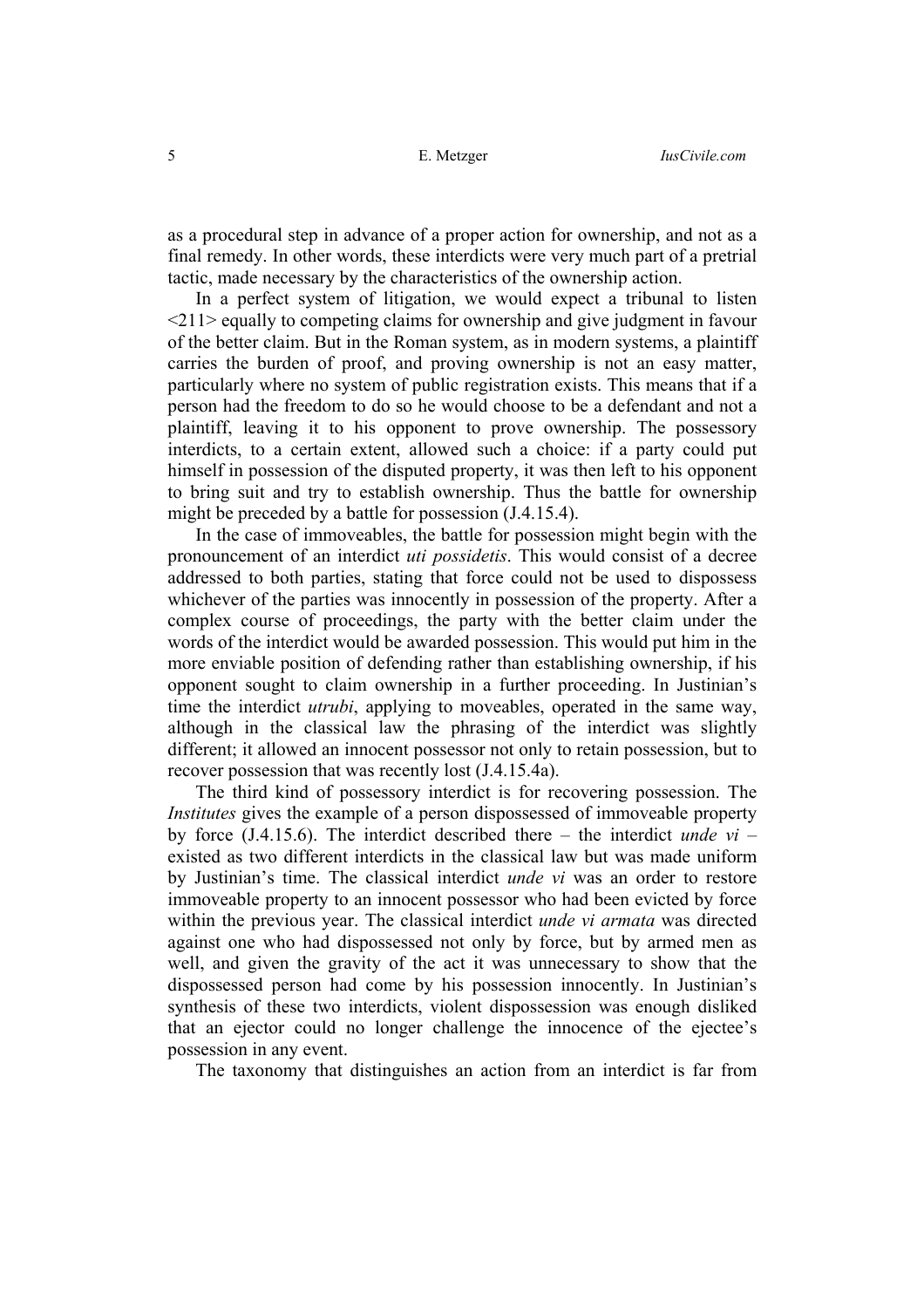perfect. In the *Institutes* Justinian (borrowing from Gaius) first says that '*All* our law is about persons, things, or actions' (J.1.2.12), and later says 'We look next at interdicts *or the actions used instead of them*' (J.4.15 pr). It is important not to worry too much over this sort of inconsistency, but simply to recognise the basic difference between an action (a claim) and an interdict (an administrative remedy).

(4) There are other so-called 'praetorian remedies' that are often distin- <212> guished from actions. Like interdicts, these remedies were issued by the praetor himself, sometimes after a short inquiry, and sometimes after hearing only one party. There were various forms. For example, the praetor sometimes circumvented the law and restored parties to their previous positions, put a party in possession of the other party's property as security, or exacted a promise from one party in favour of the other. Some of these remedies appear sporadically in the *Institutes*. [4](#page-5-0)

(5) The three words *actio petitio persecutio* appear together in some contexts and are understood to refer to specific types of suits. In this narrow sense an *actio* refers to a personal action, *petitio* refers to a real action, and *persecutio* refers to a restorative action (according to Papinian, D.44.7.28), or to an extraordinary proceeding (according to Ulpian, D.50.16.178.2). The most familiar occurrence of these three words is in the so-called Aquilian stipulation, described at J.3.29.2 (see Chapter 5, section IX above). They also appear in some legislation (see the *lex Coloniae Genetivae Iuliae*, chapters 125-132, *passim*).

### II. The Formulary Procedure

From the 2nd century BC until the 3rd century AD, most Roman litigation was conducted according to what is called the 'formulary procedure'. The subject is omitted from the *Institutes* but discussed at length by Gaius. It is difficult to give any account of actions without at least a sketch of the formulary procedure; the subject of actions owes a great deal to its influence. Of course 'claims' existed long before it was created and continued to exist long after it was abolished. But actions as Gaius and Justinian present them are not simply lists of claims. They are claims that are classified with great acuteness and

<span id="page-5-0"></span><sup>&</sup>lt;sup>4</sup> See P.G. Stein, "Equitable" Remedies for the Protection of Property', in P. <228> Birks (ed), *New Perspectives in the Roman Law of Property* (Oxford, 1989) pp. 185-94.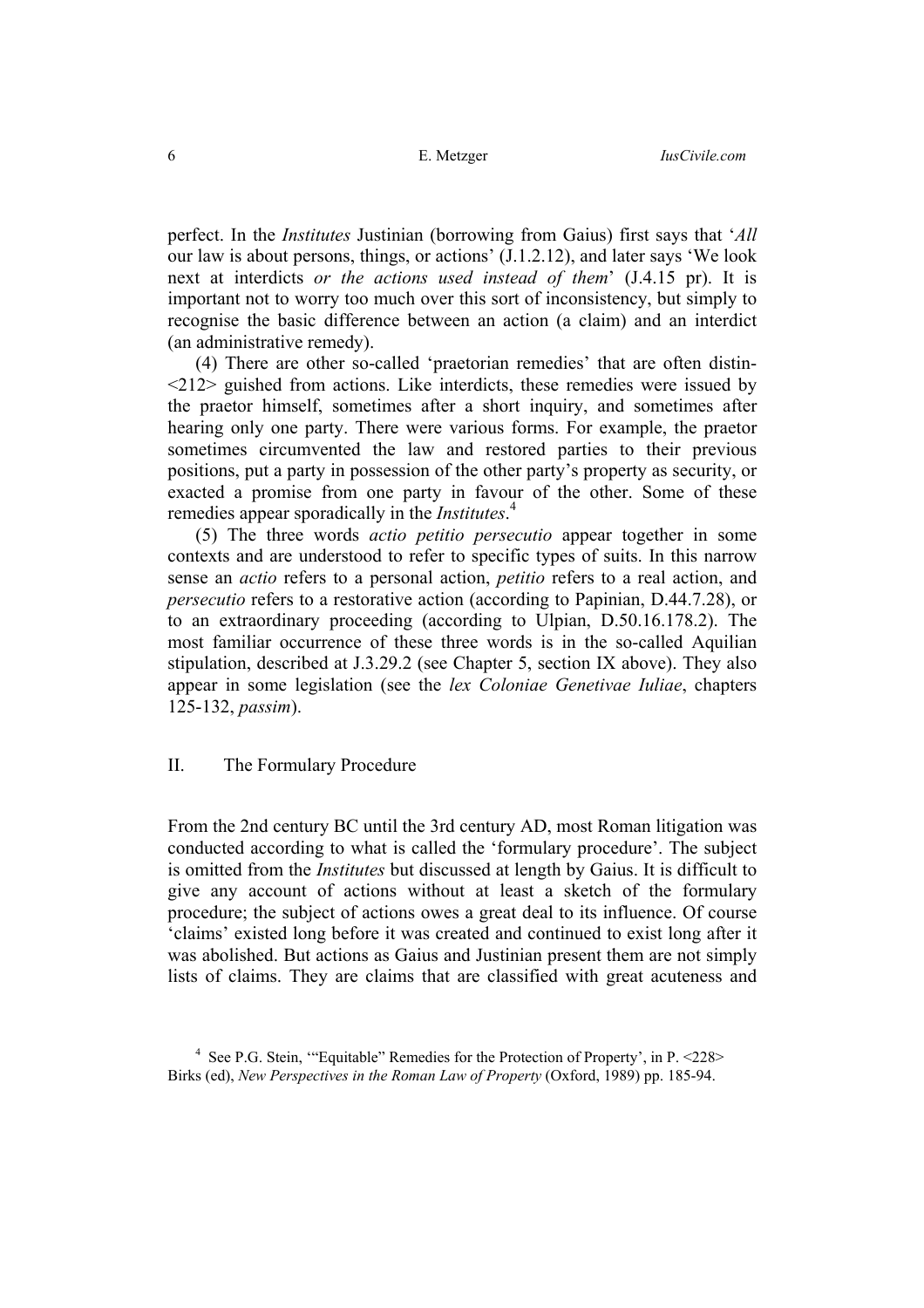expressed with great technical precision. Their classifications are due partly to the formulary procedure, and their expression is due almost entirely to it.

Roman litigation was conducted in two phases. The first phase was public, conducted before a magistrate of the state, the praetor or aedile, charged with administering justice. The second phase was private, conducted before a judge, a private individual who need not have been a lawyer. The public phase was very brief; the magistrate would simply determine whether the litigants should be allowed to proceed and, if so, what form their action should take. The private phase was the trial itself.

The magistrate needed a scheme for determining which claims would be allowed to go forward. His duties would have become impossible if he had had to consult treatises and legislation and make a fresh decision on the suitability of every claim. Accordingly he maintained and put on display a long list announcing his intentions and expectations regarding the lawsuits he would allow. This list, the edict, contained individual entries describing the actions which he was willing to grant. If a litigant came before him and requested one of the actions, the magistrate would ordinar- <213> ily grant it (though he might deny under certain circumstances, for example on account of *res judicata*). If the litigant's circumstances did not match any of the entries, he might persuade the magistrate to invent a new claim and allow it to go before a judge. If the magistrate saw fit, he might even incorporate the new claim in the edict for future cases.

The passing of the suit from the magistrate to the judge was an act that required great care. The principal problem was the judge's peculiar standing within the legal system. The judge did not hold office, but was appointed for service in a single case, and selected personally by the parties if possible. He had no special qualifications other than his wealth. He was simply a private individual who conducted the trial without even intermittent guidance from the state. The consequences were (1) he required detailed written instructions at the outset, and (2) what he did with those instructions – his conduct of the trial, his judgment – was of no enduring importance whatsoever to the legal system.

This meant that the final, formal act of the state, the final expression of the law in a given case, was the set of instructions that the magistrate gave to the judge. These instructions, from one perspective, were the parties' pleadings, as they contained their allegations, the matters they hoped to prove. But because the allegations had to satisfy the requirements of the law as determined by the magistrate, they came into the judge's hands in a technical form, a form that permitted relief under the law. This makes the instructions the single most important item in the lawsuit, far more important than the judgment. A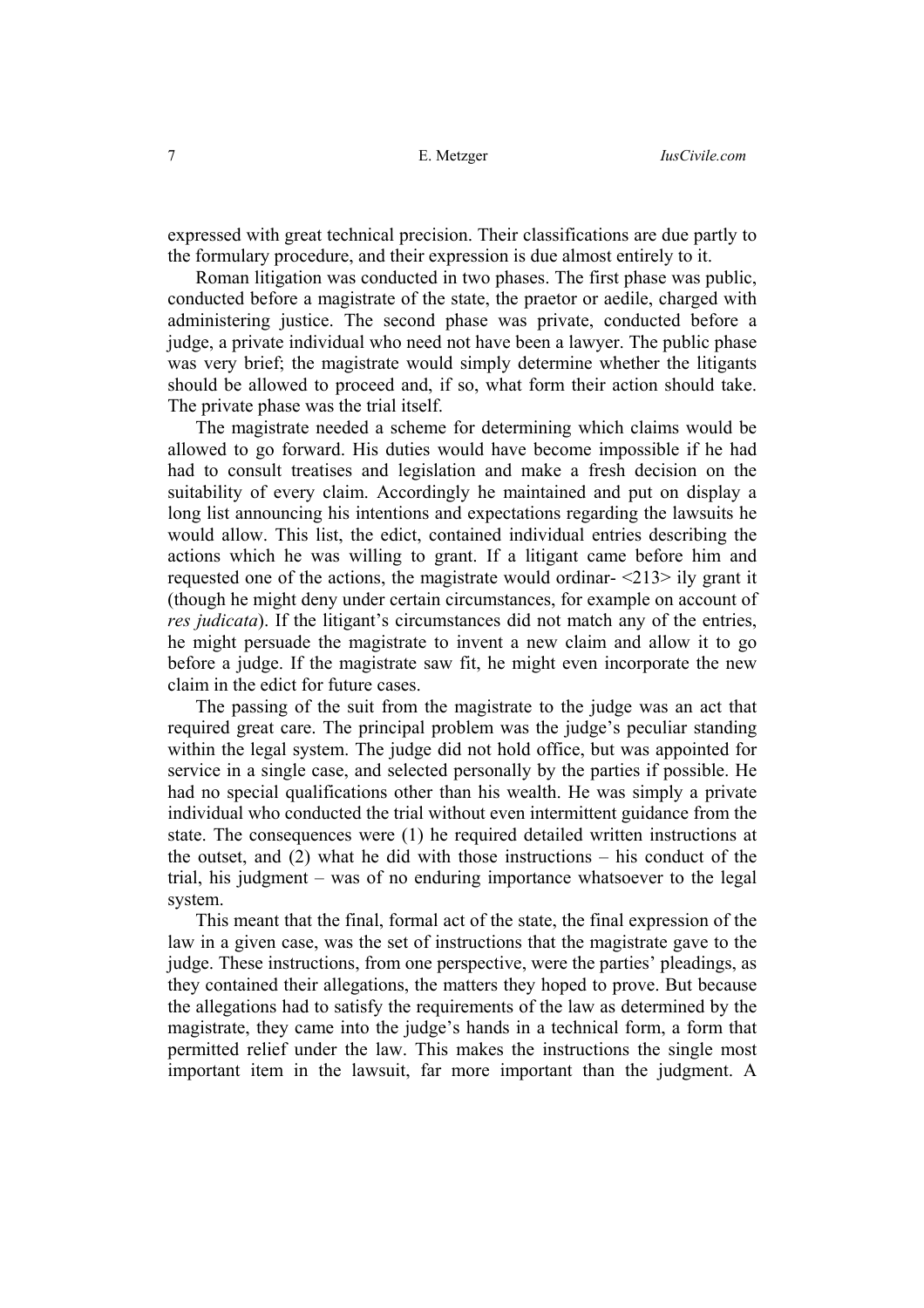judgment declaring who won or lost could have little value compared to these instructions which, under this public/private system of litigation, necessarily recited for the judge's benefit the kernel of the dispute: what a party had to show in order to win.

The instructions were prepared according to formulae, composed of 'specially prepared phrases' (G.4.30). Each formula was divided into parts, and each part had a particular function. Very few actual formulae survive; one of the few that does survive is below. It was found near Pompeii and dates from the first century  $AD$ :<sup>[5](#page-7-0)</sup>

C. Blossius Celadus shall be the judge. If it appears that C. Marcius Saturninus ought to give 18,000 sesterces to C. Sulpicius Cinnamus, which is the matter in dispute, C. Blossius Celadus, the judge, shall condemn C. Marcius Saturninus for 18,000 sesterces in favour of C. Sulpicius Cinnamus; otherwise he shall absolve.

This formula describes an action called a *condictio certae pecuniae*, a personal claim for a particular sum of money. It was the appropriate action in cases where, among other things, a person had given a stipulation to pay money to another. We are able to classify formulae in this way and pair certain formulae with certain actions because each different formulae was <214> drafted with a significant form of words. One part of the formula, the *intentio* (or 'principal pleading'), is particularly revealing in this respect. The *intentio* in the formula above is the phrase 'If it appears that C. Marcius Saturninus ought to give 18,000 sesterces to C. Sulpicius Cinnamus ….' The word 'if' tells us the claim is for a certain sum (quite apart from the appearance of the sum itself), and the word 'ought' tells us it is an action for a debt. If the words are altered, the action is altered. If the sum promised by the stipulation were uncertain, the formula would not order the judge to condemn 18,000 'if Cinnamus owes 18,000', but to condemn 'whatever Cinnamus owes'. The 'whatever' in the *intentio* indicates a claim for an uncertain sum. And the altered formula produces a different action, the *actio incerti ex stipulatu*.

Nearly every action is associated with a unique formula.<sup>6</sup> This means that one usually describes, classifies, and analyses different actions by addressing the formulae that describe each action.

<span id="page-7-0"></span><sup>&</sup>lt;sup>5</sup>  $L'$ *année épigraphique* (1973) no. 155.

<span id="page-7-1"></span>The exception is the quoted formula. See Nicholas, *Introduction* p. 24 n.2.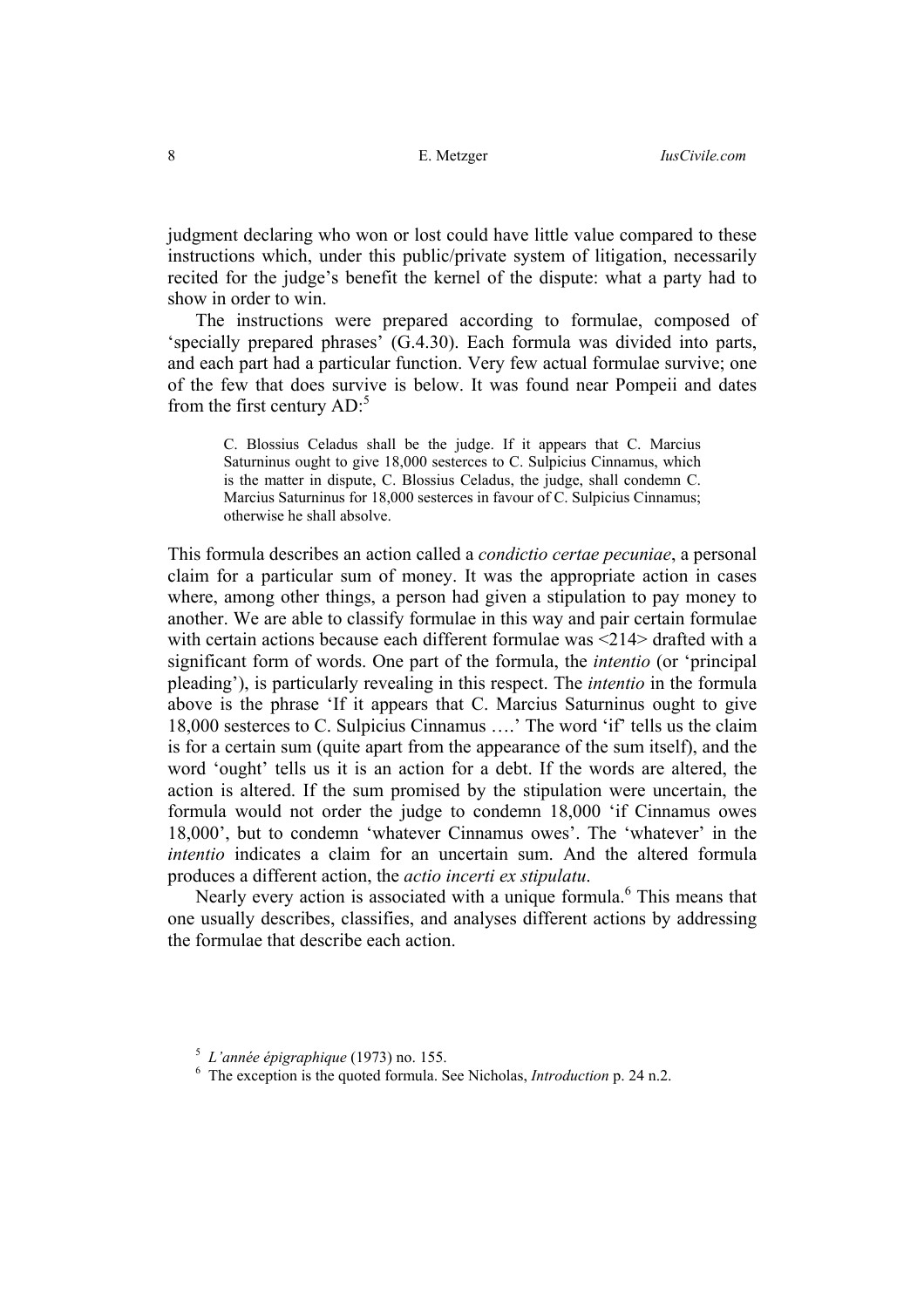# III. The Law of Actions

It is not easy to understand how actions could constitute a subject by themselves. Under the heading 'law of actions' one might expect to find a list of actions with a description of each action, in the form 'if X injures Y in such a way, X will compensate Y to such a degree.' But this sort of list would be useful only if all the law were expressed in the form of individual actions. That is, in a legal system such as the *Institutes* describe, where actions constitute only one subdivision of the law, we would not expect the law of actions to be a list of every action. In such a system there is no reason to discuss, for example, the depositor's action, the ward's action, or the vindicatory action as subjects apart from deposit, guardianship, or ownership. Therefore the law of actions  $-$  at least as it appears in the institutes of Gaius and Justinian – cannot be a list of actions, but must exist somehow as a subject apart from the underlying substantive rules.

As a subject 'actions' never stayed the same for very long, but changed as its relationship with the substantive rules changed. For this reason the subject has a very different character in different historical periods. In the beginning, actions very possibly encompassed most of the law. By Justinian's time, actions in the classical sense of 'claim' were so reduced in importance that much of what appears on the subject in the *Institutes* must be read as (1) a historical description of how matters were pleaded centuries earlier, or (2) something like a discussion of rights, in the modern sense.

The customary view of actions in the earliest law was expressed famously by Henry Maine (1822-88). He does not refer directly to Rome at the time of the *Twelve Tables*, although he seems to have had it in mind, among other examples: $7$  <215>

The primary distinction between the early and rude, and the modern and refined, classifications of legal rules, is that the Rules relating to Actions, to pleading and procedure, fall into a subordinate place and become, as Bentham called them, Adjective Law. So far as this the Roman Institutional writers had advanced, since they put the Law of Actions into the third and last compartment of their system. Nobody should know better than an Englishman that this is not an arrangement which easily and spontaneously suggests itself to the mind. So great is the ascendancy of the Law of Actions in the infancy of Courts of Justice, that substantive law has at first the look

<span id="page-8-0"></span>7 H.S. Maine, *Dissertations on Early Law and Custom* (London, 1883) p. 389.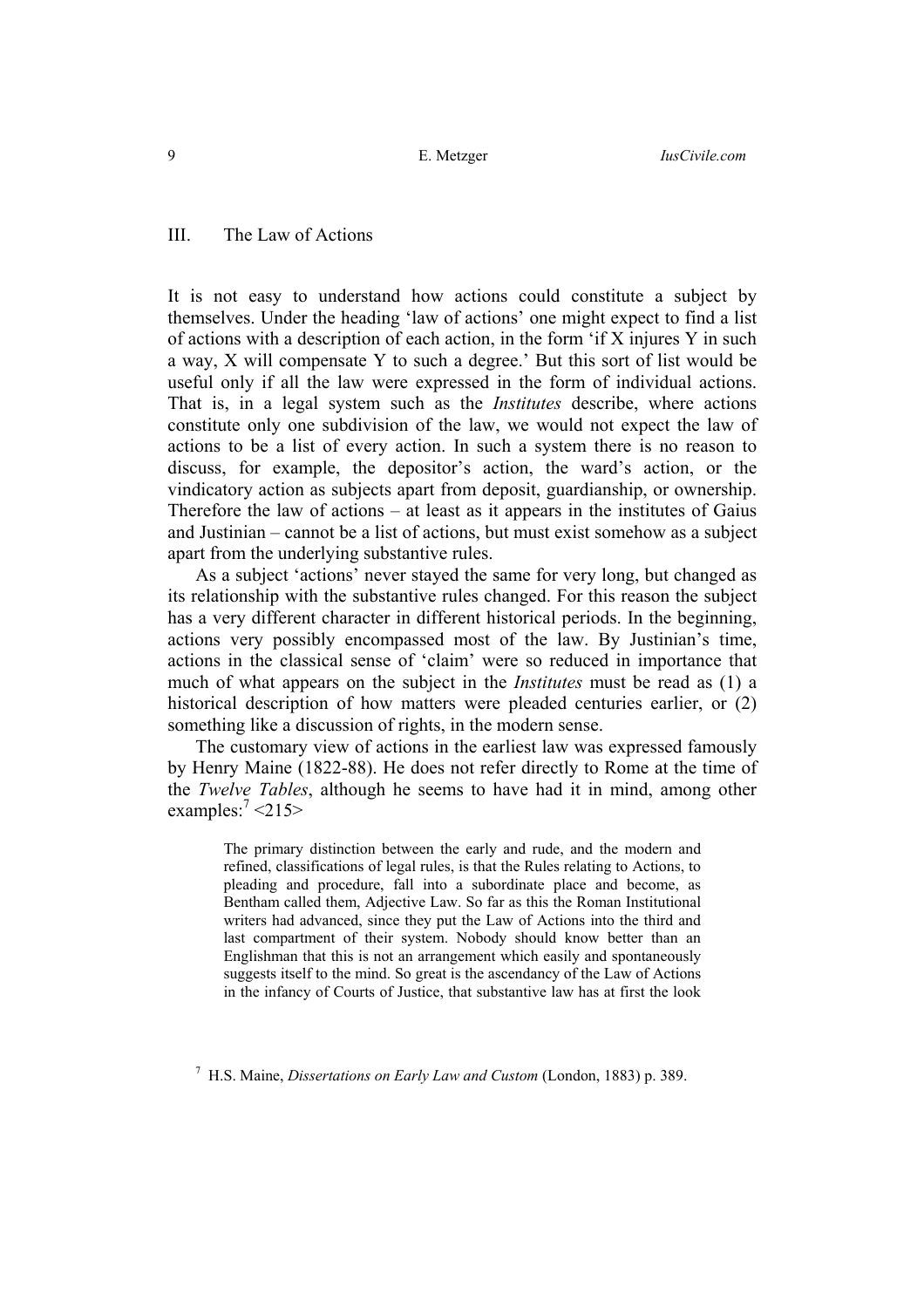of being gradually secreted in the interstices of procedure; and the early lawyer can only see the law through the envelope of its technical forms.

Maine writes in a 19th-century style that produces memorable language, but at the expense of authorities and accuracy. We can nevertheless take his general point: rules in earlier Roman law were often expressed according to the remedial steps to be followed. The *Twelve Tables* have many examples of rules expressed in this way, e.g.,

Table 1, 14. If he has broken the bone of a free man, let the penalty be 300. If of a slave, 150.

Table 8, 11. Anyone who allows himself to be a witness or serve as a holder of the balances and then does not stand by his evidence will be untrustworthy and incompetent as a witness.

Table 11, 2. If a slave commits theft or causes damage, [he shall be given noxally].

Of course not all of the rules in the *Twelve Tables* are expressed in this way, and there are even good arguments to the effect that the *Twelve Tables* is nothing like what Maine describes[.8](#page-9-0) But to whatever extent the *Twelve Tables* is dominated by procedure and remedies, it is clear this is not an effective way to present the law. The main criticism is that this sort of presentation is unreflective, that it leaps immediately to the question 'how much?' without stopping long to consider 'who is the wrongdoer?' or 'what is the wrong?'. A more reflective method of presenting laws would group similar rules together and consider in mass the substantive components – the 'whos' and the 'whats' – of each rule. This would allow a person better to classify a given set of facts as a particular kind of legal event. It is therefore something to be admired when, for example, jurists and legislators take up the events described under the first and third examples above, consider those events separately from any particular remedy, and then discuss them under the common rubric of delict. And that is Maine's point: that with time, the underlying substantive ideas were more frequently discussed and expressed as subjects apart from litigation, thus producing a more refined method of classification.

The law of actions is very much a function of this gradual division of

<span id="page-9-0"></span><sup>&</sup>lt;sup>8</sup> A. Watson, 'The Law of Actions and the Development of Substantive Law in the Early Roman Republic', *LQR* 89 (1973) pp. 387-92. Watson generally maintains that there was a 'strict Roman separation of substantive law and procedure'. A. Watson, 'The Structure of Blackstone's Commentaries', *Yale Law Journal* 97 (1988) pp. 798, 807.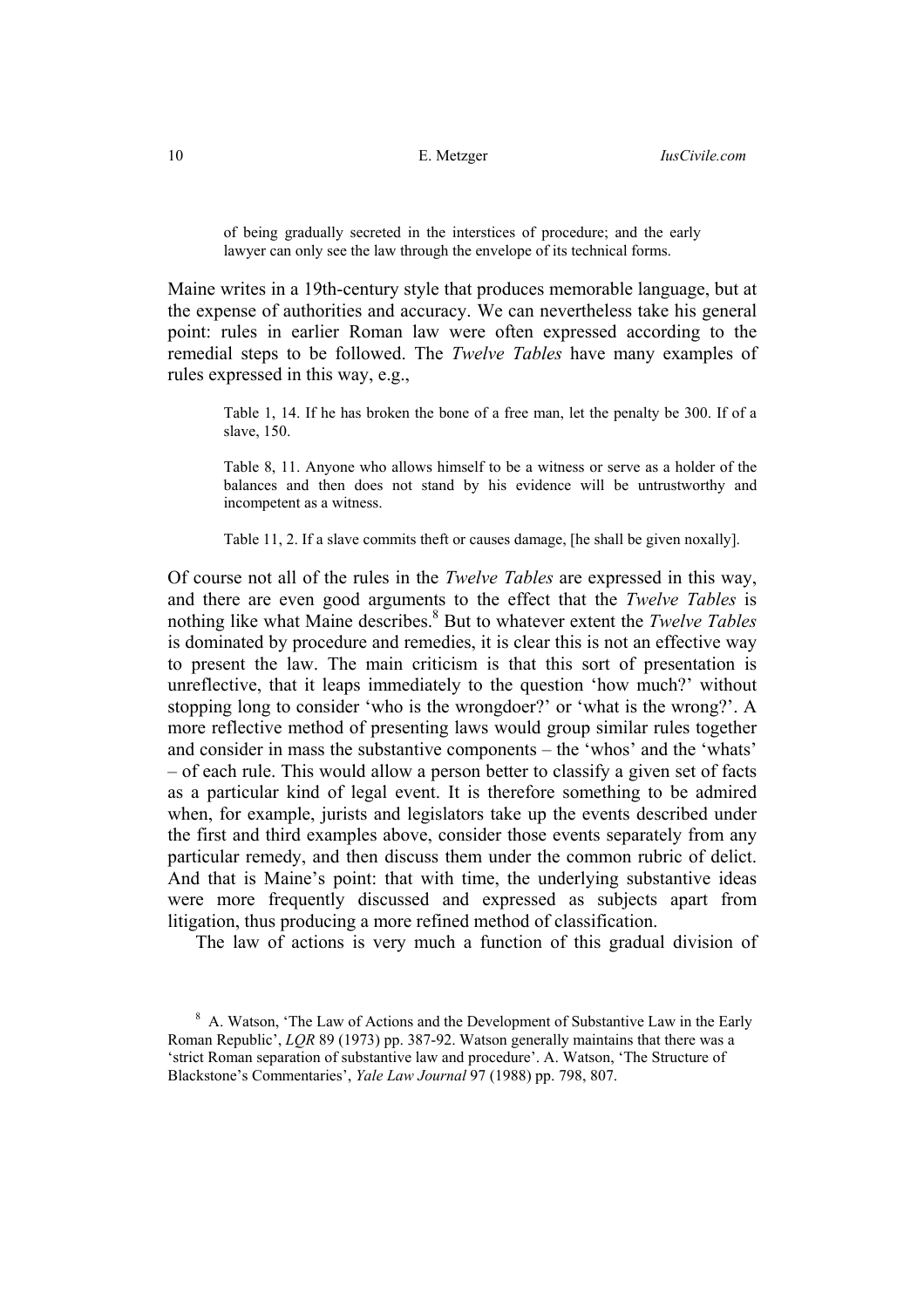$\leq$ 216> substantive law from procedure. If we imagine a system where the entire law is expressed in the form of actions, 'the law of actions' would be synonymous with 'the law'. As the substantive law underlying the actions is gradually set apart for separate discussion, what remains behind is a residue of procedure, remedies, and as yet undisentangled substantive law. For lack of a better term we might call this the 'law of actions'. How closely this model in fact describes the development of Roman law is a matter of debate. Some, notably Watson, insist that Roman law scrupulously divided substantive law from procedure, even as early as the *Twelve Tables*. Others find the model accurate, but rely heavily on the example of English law, where the evidence provides a better illustration of Maine's statement. Plunkett, for example, in trying to account for the 'monstrous distortion' in Bracton's *De Legibus et Consuetudinibus Angliae*, where actions constitute three-quarters of the whole treatise, resorts to the example of the *Institutes*: 'As a legal system develops more and more matter gets transferred from the law of actions to the law of obligations or of things until, finally, actions are reduced to the comparatively modest place accorded them in [Justinian's] *Institutes'*. [9](#page-10-0)

Whatever was the true development of Roman actions, the law of actions that Gaius presents in the 2nd century AD is very much a 'residuary' division of the law in a way the law of persons and of things are not. The various components that make up the law of actions were not introduced by some superior intelligence, seeking to improve actions as a subdiscipline of the law. Instead, the law of actions comprises what is left over after centuries of picking away, of reallocation to the other divisions of the law. This means that actions is not a well-ordered subject, and instead of giving an integral whole with neat subdivisions, it frequently presents individual items of supplementary information that could not be fitted in elsewhere.

Aside from omitting discussion of formulae and actions in the law, Justinian presents a law of actions similar to Gaius'. Yet between the time of Gaius and Justinian, the idea of an action underwent a great deal of change.<sup>10</sup> The formulary procedure, long abolished by Justinian's time, had given a certain amount of clarity to actions: a given entry on the praetor's edict would correspond to a particular action, and as long as justice was pursued by application to the praetor for a claim from the edict, the character of individual

<span id="page-10-1"></span><span id="page-10-0"></span><sup>&</sup>lt;sup>9</sup> T.F.T. Plunkett, *Early English Legal Literature* (Cambridge, 1958) p. 51.

<sup>&</sup>lt;sup>10</sup> On what follows, see P. Stein, 'The Development of the Institutional System', in Stein and Lewis (eds), *Studies in Memory of Thomas* pp.161-3, and Birks and McLeod (eds), *Institutes* pp. 17-18.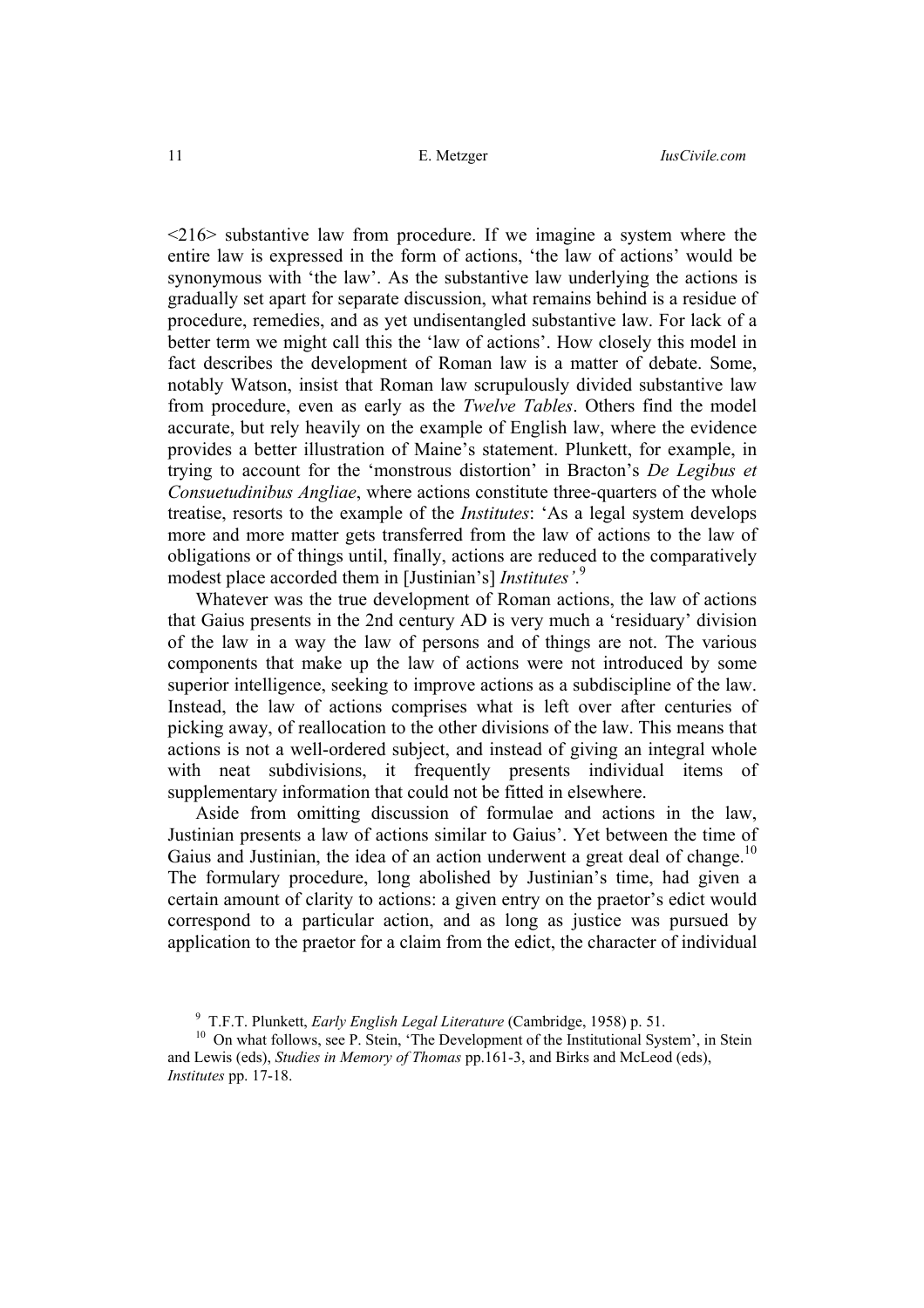actions would continue to be important. As the formulary procedure gave way to the new imperial procedure, however, a litigant no longer pursued a particular action, but rather presented facts which he believed would support a claim for relief under the law.

During the same period there was a broader change in the way actions were regarded. As mentioned above, in the classical law to have an action meant that a person was entitled to legal process. From there, however, it was only a short step to see an action as something that 'attached' to a person, a credit in his favour, as it was a debit against his opponent. This <217> new conception of an action became more prevalent in the centuries between Gaius and Justinian. If an action was a 'credit' to a person, and if at the same time that action was no longer tied to a particular remedy, then an action was very much like what we regard as a 'right'.

To the Romans this new action/right seemed to have much in common with an obligation – the condition of one person owing another – and not surprisingly this results in some confusion between obligations and actions. Both the *Digest* (D.44.7) and the *Codex* (C.4.10) have titles that are headed 'On Obligations and Actions'. Also, one of the compilers of the *Institutes*, in a Greek paraphrase of the work, sought to justify obligations as an introduction to actions by remarking that 'obligations are the mother of actions' (Theophilus, *Paraphrase* 3.13). This confusion between obligations and actions continued into modern times. It was common even until the 18th century to regard the three principal divisions of the law, not as persons, things, and actions, but as persons, things (principally corporeal), and obligations and actions.<sup>[11](#page-11-0)</sup>

Although the idea of an action had altered by Justinian's time, Justinian by and large presents the various classifications of actions as they appeared in the classical law. These classifications tell us a great deal about the law. As Gaius and Justinian present it, the law of actions asks us to take a step back from the specific actions themselves, to examine them somewhat apart from the facts under which each developed, and to describe the ways in which they differ from or resemble one another. Standing back from and analysing actions in this way results in divisions of the law quite different from the divisions presented under the law of persons and of things. For example, under the law of things we might distinguish a contract as either 'by conduct' or 'by agreement', while under the law of actions we might distinguished a contract

<span id="page-11-0"></span>11 H.F. Jolowicz, '*Obligatio* and *Actio*', *LQR* 68 (1952) pp. 469-74.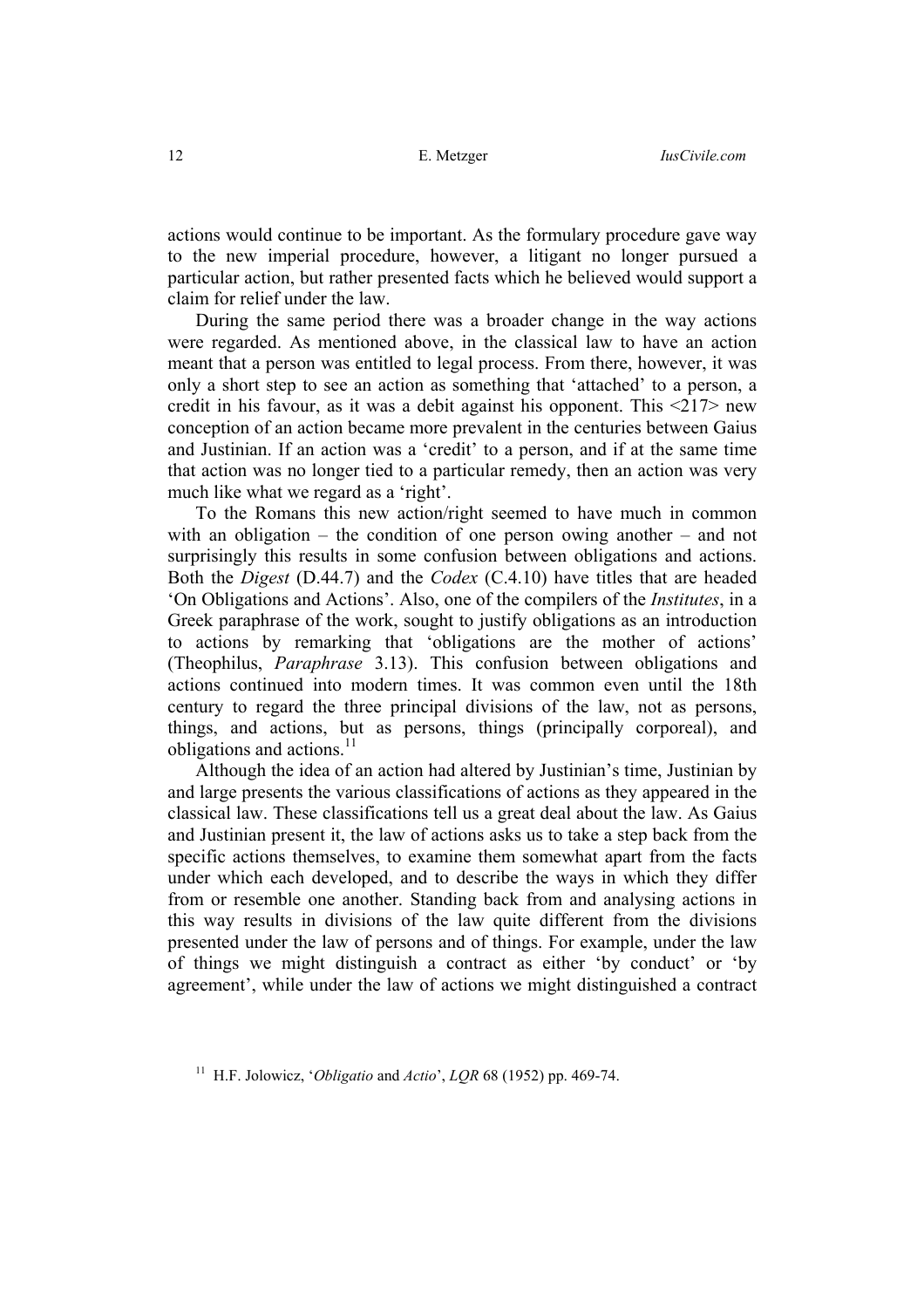as either 'strict law' or 'good faith'. The law of actions often ignores the substantive boundaries altogether; a restorative action, for example, might arise under either contract or delict.

The principal classifications are given below. It is one of the awkward things about the law of actions that each classification is based on a different premise. Real and personal actions are distinguished by the rights to be enforced. State-law and honorary actions are distinguished by the source of the law. Penal, restorative, and hybrid actions are distinguished by the object of the litigation. Each classification addresses a different component of the underlying law.

IV. Real and Personal Actions (J.4.6.1 – 15, 20)

If someone were to write a new *Institutes* that expressed all of the law in the language of actions, at the top of the hierarchy would be the division between personal (*in personam*) actions and real (*in rem*) actions. All <218> claims may be classified as one or the other, and the difference between the two types of claim is very much a matter of substantive law: a real action reflects a relationship between a person and property, and a personal action reflects a relationship between persons. The fact that a matter of substantive law is expressed as a difference in actions reflects the preference of the classical Romans for the language of remedies over the notion of rights.

A personal action arises from debt, and a real action arises from ownership. If, for example, a person receives money in payment for goods, insults another person, or damages another person's property, a debt arises between two people. If the matter comes to litigation, a claim is asserted by one person against the other. We say that the claim is personal, not because the litigation is between persons (it always is), but because the relationship being urged is one that exists between persons. Litigation over ownership, on the other hand, looks outwardly the same (person against person), but is based on something different. If a person loses possession of property that he owns and brings a claim to assert his ownership, this claim is *in rem*, because the relationship being urged is one that exists between a person and a thing.

The distinction was reflected clearly in the respective formulae. Typically the *intentio* in the formula of a real action would not mention the defendant. Instead, the issue would be framed purely in terms of the disputed ownership: Does the property belong to the plaintiff by Quiritary right (*ex iure Quiritium esse*)? Does he own the right (*ius esse*) to the fruits? In a personal action, the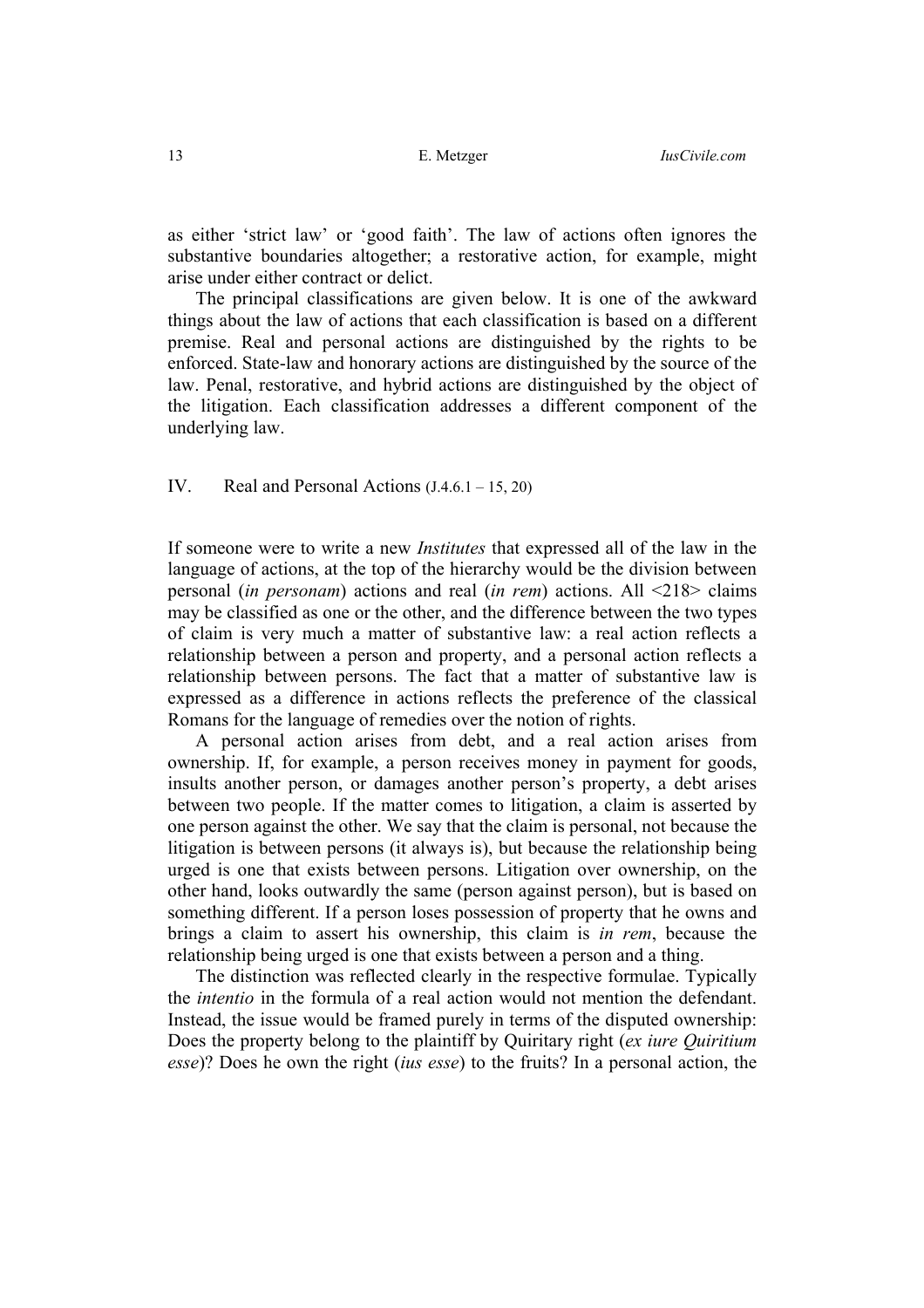*intentio* typically did mention the defendant, reciting the issue with the formal language of debt: Should the defendant give (*dare oportere*) 1,000 sesterces to the plaintiff? Should the defendant do something for or give something to (*dare facere oportere*) the plaintiff on account of a prior *stipulatio* between them?

Real actions existed to enforce many kinds of ownership. Aside from the familiar example, the claim for ownership of a thing (*rei vindicatio*), there were claims for the ownership of an inheritance (*hereditatis petitio*), of a usufruct (*vindicatio usufructus*), of a right to draw water (*aquae ductus*), and many more. Real actions also existed not to enforce ownership but to deny it. An owner of land who wished to deny another's ownership of a usufruct or servitude might bring the appropriate '*actio negatoria*', a real action. In all of these real actions it is important to remember that a plaintiff does not seek the return of the thing. The judge, as always, is limited to giving a remedy in money damages, and the description 'real' refers only to the underlying relationship the plaintiff is attempting to establish. Of course as a practical matter, where the praetor inserts a special provision allowing restitution at the judge's direction, a plaintiff might have the thing restored, but this had nothing to do with the fact that the action was real.

Personal actions are described in the *Institutes* by a clever and terse <219> piece of reasoning which Justinian borrows from Gaius (J.4.6.14; G.4.4): personal actions are only suitable for parties who deserve to get something, not for parties who own something and want it back; if you deserve to get it, *a priori* it isn't yours. The number of personal actions is of course very large, and the most familiar of them are those based on contract or delict. Among the more familiar of the remaining actions are the action against a guardian for breach of duty (*actio tutelae*, inquiring what the defendant 'ought to give or do for the plaintiff in accordance with good faith'), the action for production of a thing (*actio ad exhibendum*, inquiring whether the defendant 'ought to produce the thing'), and the action to restore a dowry (*actio rei uxoria*, inquiring whether the defendant 'ought to restore the dowry').

One of the consequences of dividing actions according to relationship is that, when a matter comes to litigation, the entire relationship, so to speak, is under review. This is clearest in the case of a real action. If an heir seeks to protect his inheritance by bringing a *hereditatis petitio*, the issue is whether the estate belongs to him under state law. If a person owns the right to channel water across certain land and his rights are interfered with, the issue is whether that person indeed owns the right to channel water. A person educated in the common law might prefer to see the issues here framed more narrowly (and in Roman terms, *in personam*), to inquire only whether someone had, for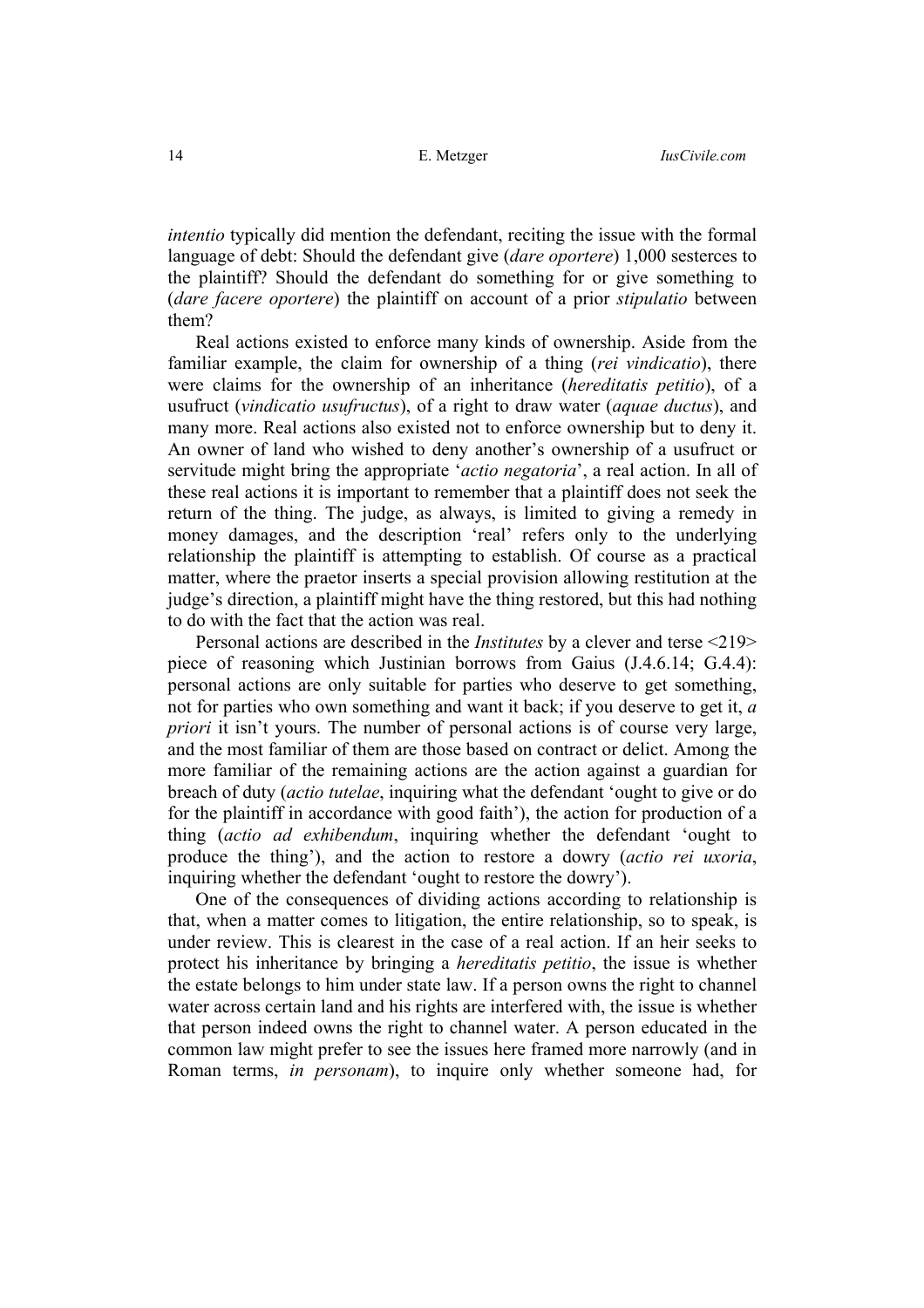example, wrongfully interfered with the assets of the estate or the flow of the water. But to a Roman, ownership is the issue, and ownership is therefore the idea to be championed. The common lawyer might suggest further that it is a waste of resources to do anything more than try to resolve the particular issue between the parties. The Roman would answer that the waste lies on the other side, that his ownership is 'true' not only against one opponent but against the whole world, and he should not have to wait until everyone in the world sues him and loses before he can regard something as his own.

The situation is similar for personal actions, though only actions on contracts provide clear examples.<sup>12</sup> When a person sues on a contract, the relationship created by the contract is the subject of the action. The formula, after reciting the existence of the contract, will permit the judge to condemn the defendant 'for whatever on that account the defendant ought to give to or do for the plaintiff', or, if the matter involves a good-faith contract, 'for whatever on that account the defendant in good faith ought to give to or do for the plaintiff'. The inquiry is much broader than the particular  $act - for$ example, the failure to pay or to hand over the goods – that brought the parties to court in the first place. In other words, the basis or 'cause' underlying a contractual action *in personam* is the debt created by the contract, not the particular act or breach that brought about the dispute. This will seem unusual to a common lawyer, who is accustomed to treating the breach of a contract, not the contract itself, as the basis of a lawsuit. And the consequences of the Roman treatment are severe; <220> unless a party protects himself by careful pleading, his right to sue on the same contract in the future will be consumed when issue is joined, in the same way the right of his common-law counterpart to sue on the same breach is consumed.

# V. State-Law and Honorary Actions (J.4.6.3 – 13)

The distinction between state-law and honorary actions is based on the source from which the claim is derived. In a system in which a magistrate has an independent power to create new claims, claims created within that power come to be distinguished from claims that are not so created. Claims based

<span id="page-14-0"></span><sup>&</sup>lt;sup>12</sup> On what follows, see W.W. Buckland, 'Cause of Action: English and Roman', *Seminar* 1 (1944) pp. 3-10.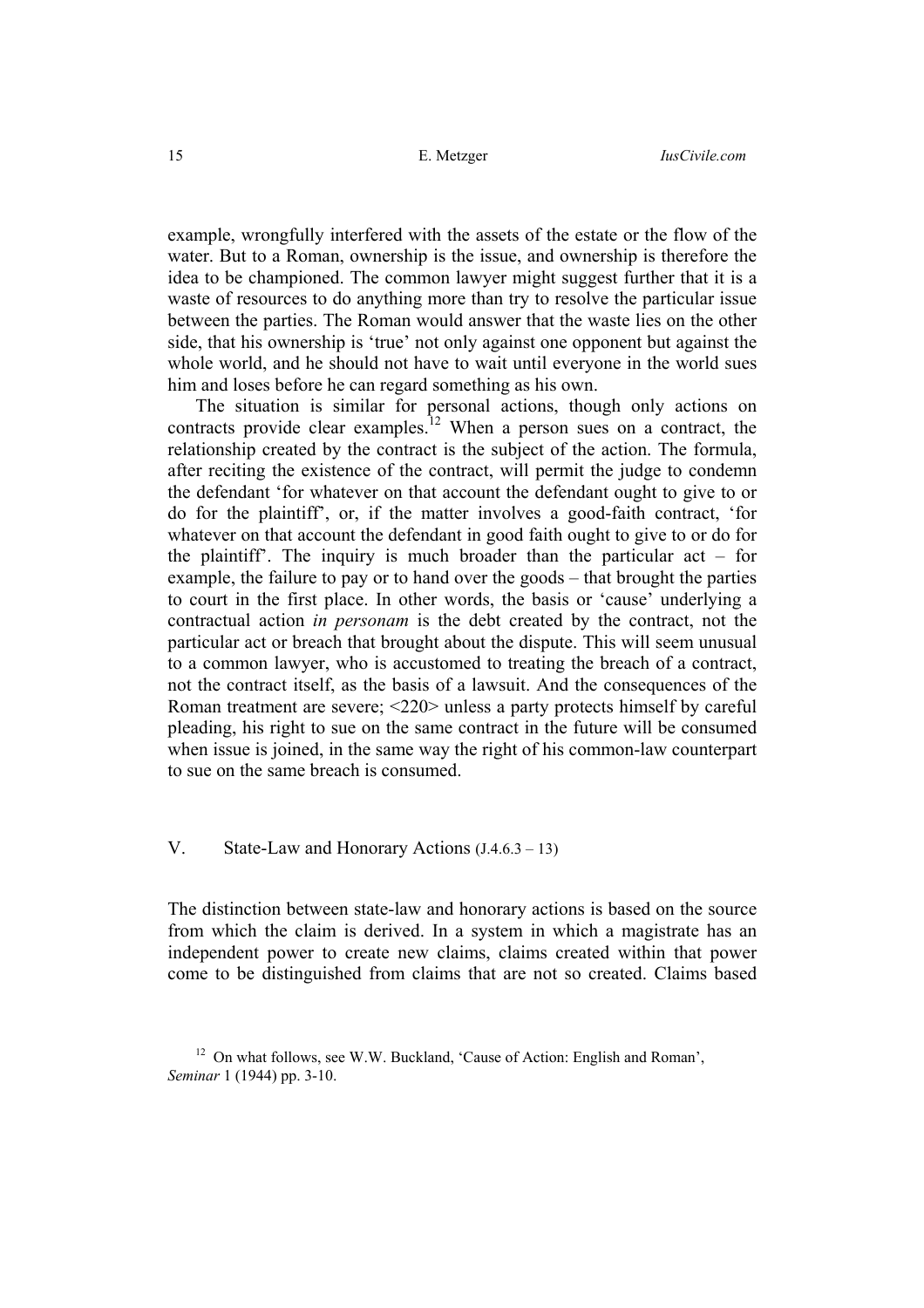upon the state law and unaltered by the magistrates' intervention are called 'state-law actions'. The 'state law' in this context means the *Twelve Tables* and other legislation (including interpretations of those statutes), together with the rules developed by juristic practice. Claims of the magistrates' creation are called honorary actions, and comprise actions in which the magistrate has exercised some degree of innovation, either by altering an existing state-law action (as in the Publician action) or in creating an entirely new action, not recognised as part of the state law (as in the *actio de dolo*). In Papinian's phrase, the honorary law acts 'to aid, supplement, or correct the state law, in the public interest' (D.1.1.7.1). 'Honorary' is an adjective that means 'pertaining to the office of a magistrate'; it includes the office of both the praetor and aedile.

A magistrate was called upon to innovate when an action under the state law did not speak to a particular problem or would not produce a satisfactory result, and his innovations took several forms. A common form was the 'fictitious formula', a formula that directed the judge to accept as true something that was not. The most familiar example is the Publician action: a person who had lost possession of property and was not an owner under state law might be permitted to bring what amounted to an owner's vindicatory action. It was a vindicatory action in all respects, except that it asked the judge to assume as true the falsehood that the plaintiff had satisfied the time limits of usucapion. (The Publician action was available both to bonitary owners and *bona fide* possessors, though by Justinian's time bonitary ownership did not exist, and hence he speaks only of *bona fide* possessors at J.4.6.4.). Fictitious formulae were also used to good effect in lawsuits over inheritance. The statelaw rules for intestate succession operated narrowly in favour of agnates, and as a result an emancipated child, for example, would not take a share of his parent's estate as heir, as one might expect. The praetor, however, innovated aggressively in this area, and in supplementing the state-law scheme by the institution of *bonorum possessio*, allowed the emancipated child to take the estate 'as if an heir' (G.4.34; see Chapter 4, section II(c) above). Fictions such as these allowed the praetor to be innovative without disturbing the law too much: <221>

Roman fictions are common in two contexts, in pleadings and in legislation. Their function is the same in both, namely to extend a parcel of knowledge which is fixed and safe: we know exactly what happens when X is the case; now that Y is the case, we will proceed in exactly the same way, 'as if the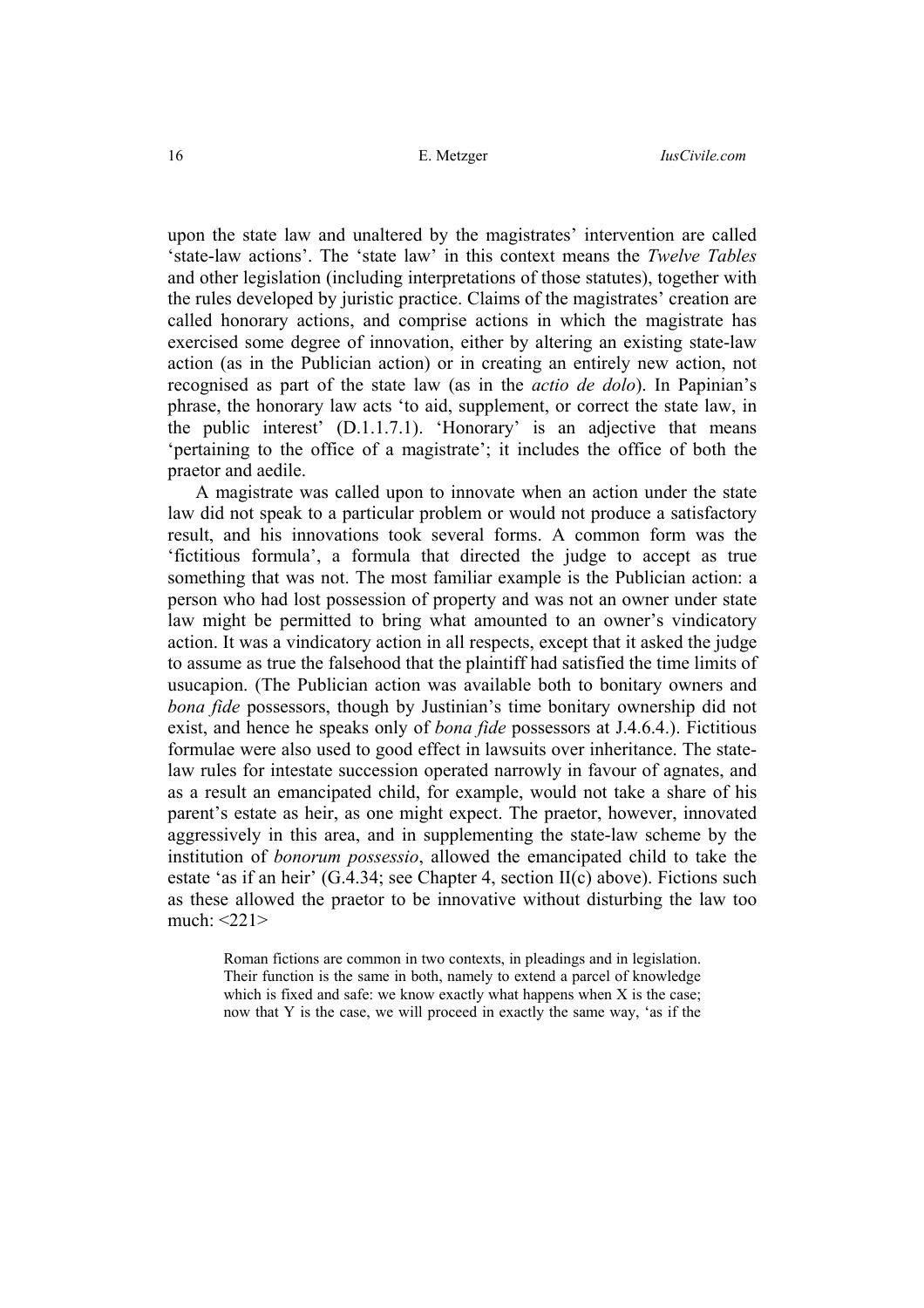case were X'[.](#page-16-0) This is economical, cautious, and rigorous.<sup>13</sup>

A second way in which a magistrate innovated was by granting actions on the case. This type of innovation, as in the fictitious actions just described, was distinguished by a characteristic formula. But unlike a fictitious action, an action on the case might be highly creative and far-reaching.

In a state-law action, the formula was ordinarily *in ius concepta* ('conceived on the basis of the state law'). In practice this meant that the *intentio* of the formula was framed so as to recite a set of circumstances recognised in the state law. The formula in such an action would contain certain legally charged words, such as 'duty' (*oportere*), 'belong' (*rem suam esse*), 'sell' (*vendere*). In the buyer's action, for example, the *intentio* would inquire 'whereas the plaintiff bought from the defendant a thing which is the subject of this action …'. This recites the essence of a sale under state law, that the plaintiff bought a thing. A second example is the action for nonmanifest theft. Here the *intentio* would inquire 'if it appears that the theft of the thing was carried out by the defendant, for which act the defendant ought to pay a penalty as thief …'. This language follows the offence of nonmanifest theft as recited in the *Twelve Tables*.

In an action on the case, however, the *intentio* was drafted 'on the facts'. This meant that the *intentio* would simply recite certain factual allegations, and would direct the judge to condemn if he found those allegations to be true. In such a case the judge was saved the trouble of investigating whether the plaintiff's claim was made out under the rules of the state law. So, for example, the formula in an action for fraud recited certain hypothetical facts, such as 'if it appears that the plaintiff [has suffered some harm] by the fraud of the defendant …' If the judge found these facts to be true, he would condemn the defendant.

We can see the value in this method of innovation by considering a particular action on the case, the *actio de recepto*. [14](#page-16-1) If a shipmaster, innkeeper, or stablekeeper undertook to keep a person's property safe, and then did not restore the property, the praetor would grant an action against him. (See Ulpian, D.4.9.1 pr, and Chapter 5, section VI above) It is surprising at first that the praetor saw fit to create this action, because there was no shortage of other

<span id="page-16-0"></span><sup>&</sup>lt;sup>13</sup> P. Birks, 'Fictions Ancient and Modern', in N. MacCormick and P. Birks (eds), *The Legal Mind: Essays for Tony Honoré* (Oxford, 1986) p. 95.

<span id="page-16-1"></span><sup>&</sup>lt;sup>14</sup> On what follows, see generally R. Zimmermann, *The Law of Obligations: Roman Foundations of the Civilian Tradition* (Oxford, 1996) pp. 514-20.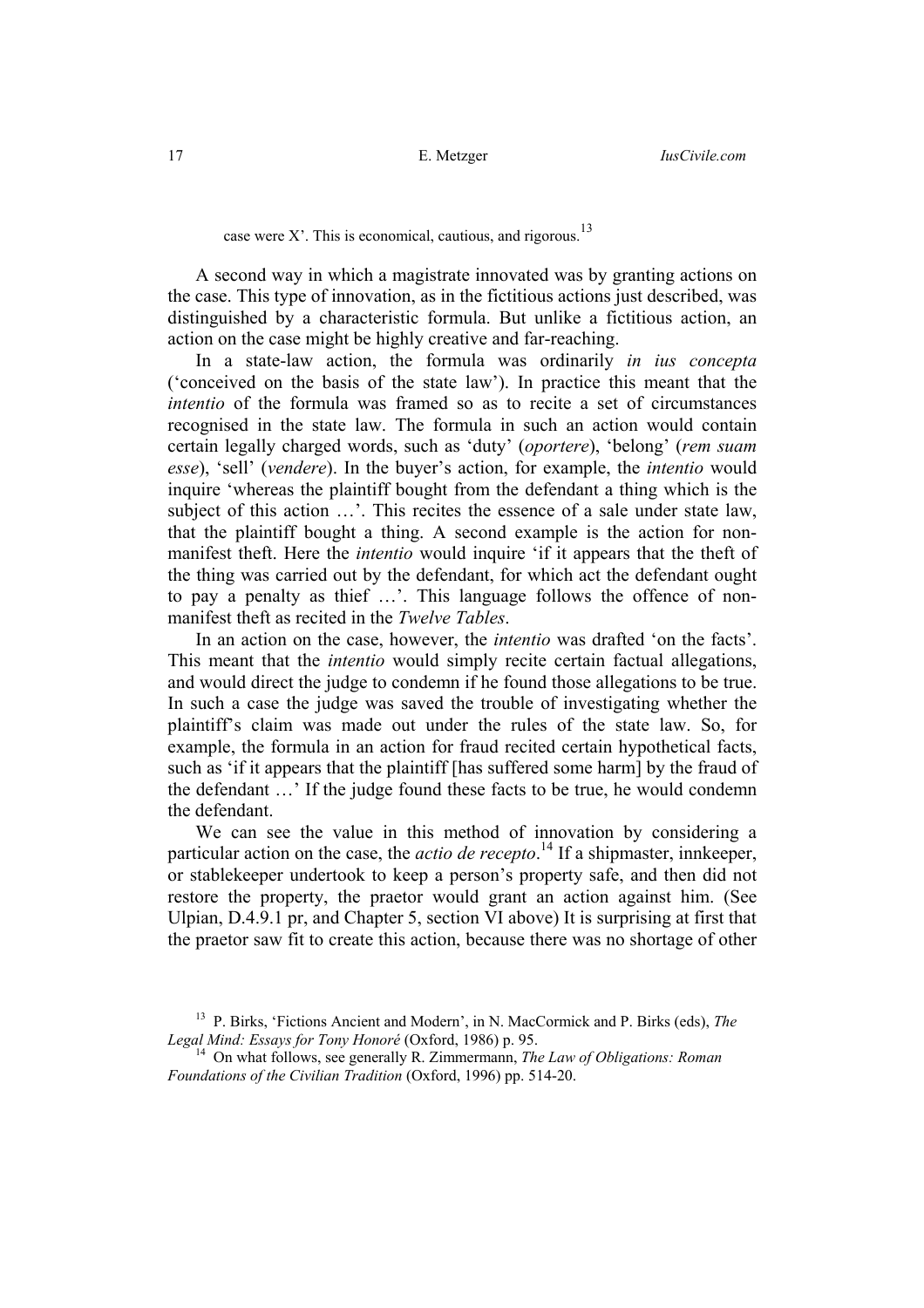actions available. An undertaking to keep something safe might constitute a *locatio conductio operis* if undertaken for pay, or *depositum* if not, and each might provide a remedy if the thing were not returned. Also, if the property were stolen or damaged, an action for theft (Ulpian, D.47.5) or damage (Paul, D.4.9.6) might be available against the keeper, even if the act were committed by an employee of the <222> keeper. Yet the *actio de recepto* is a useful addition: where the loss was not a result of theft or damage, or the fault was not of a degree (*dolus*) to allow an *actio depositi*, a general-purpose action holding the keeper to his undertaking was desirable. It may have required a degree of accountability of the keeper that was simply not available under any other action (though whether this was true of *locatio conductio* is uncertain), and had the further advantage that it imposed an unforgiving standard of conduct on professions that were not held in high regard.

Actions on the case were particularly useful in two areas of the law. First, they were of enormous importance under the Aquilian Act. Under the statute itself the requirement of causation was fairly narrow, restricted essentially to harm that was caused directly. The introduction of actions on the case allowed an aggrieved person to have a remedy even when the harm was caused indirectly. Second, a certain class of contractual actions on the case existed, called 'actions with a special preface' (*actiones praescriptis verbis*). These were praetorian extensions of the state-law actions on obligations contracted by conduct, and through these actions the praetor could recognise the existence of transactions that did not fit within one of the traditional categories of contract. Technically (and somewhat confusingly) these extensions were regarded as state-law actions themselves, as each was modelled closely on the contract it resembled. But the formulae were drafted as actions on the case: a *demonstratio* was added at the beginning (hence 'special preface'), reciting the underlying facts of the transaction.<sup>15</sup>

Where a state-law action and an action on the case existed for the same underlying institution (as for the Aquilian Act), it was not always true that the action on the case was an innovation upon the state-law action. The difference, again, lay in the way the formulae were drafted, and we can take the example of the action for deposit. We know that, early on, the *Twelve Tables* allowed a penal action against a depositee under certain (unknown) circumstances. At some time during the early Republic the praetor recognised a new action on the case, the *actio depositi in factum*. As Gaius describes it (G.4.47), the action

<span id="page-17-0"></span><sup>&</sup>lt;sup>15</sup> Zimmermann, above note 14, pp. 532-5.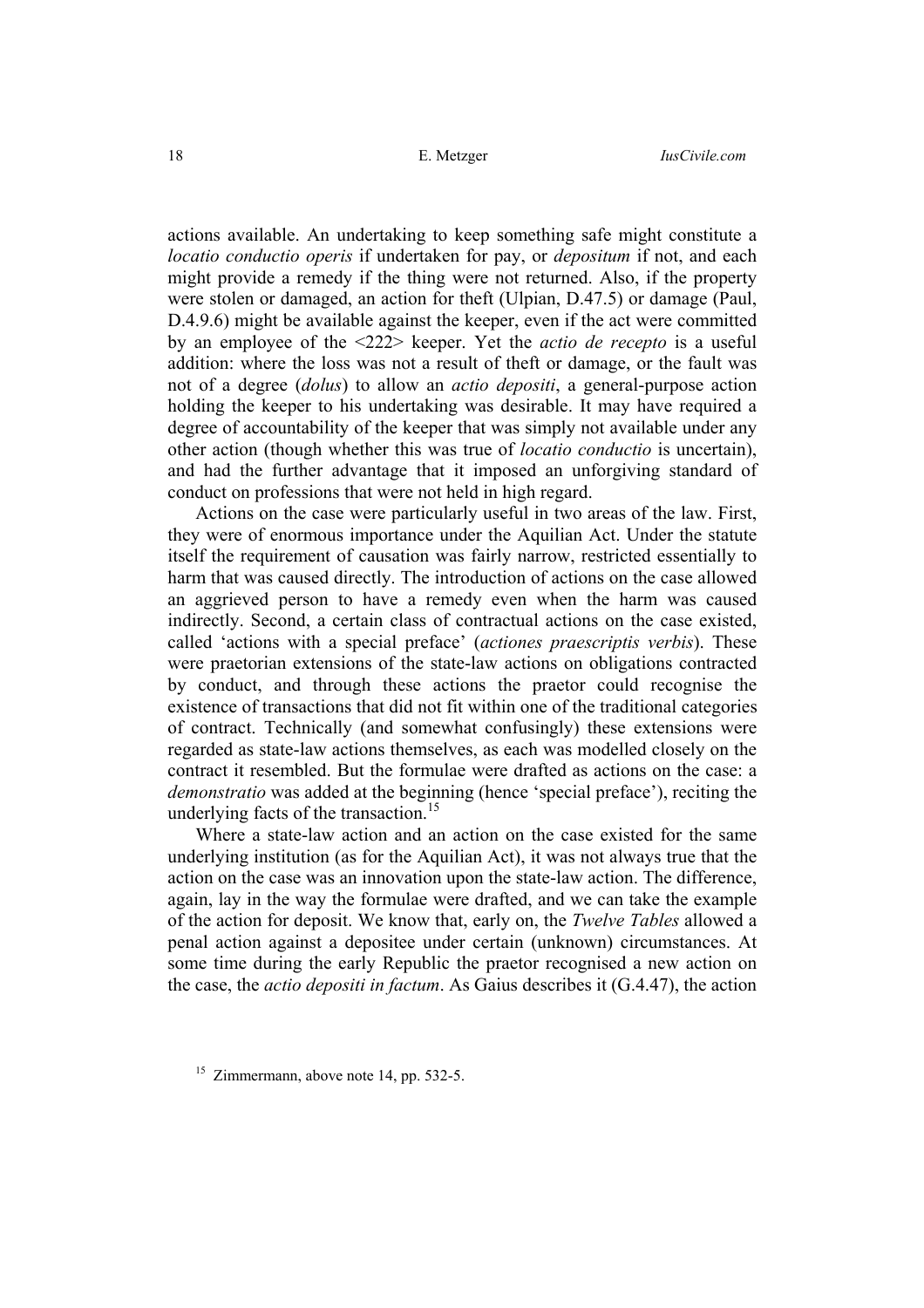looked something like this:

If it appears that the plaintiff deposited a thing with the defendant and through the fraud of the defendant it has not been restored to the plaintiff, condemn the defendant to pay the plaintiff whatever the thing is worth.

In creating this action the praetor probably recognised that the remedy under the *Twelve Tables* left something to be desired. Perhaps the *Twelve Tables* remedy was allowed only under narrow circumstances, or there was a need, apart from the existing penal remedy, for a new remedy allowing a depositor simply to recover the value of his property.<sup>16</sup> In any event, this action, with its formula drafted 'on the facts', was the result of praetorian innovation. In time the contract of deposit, with the help of juristic interpretation, came to be included among the so-called obligations con- <223> tracted by conduct and gave rise to an obligation under state law. And as with the other contracts in this category (except *mutuum*), a depositor might pursue a broadly grounded 'good faith' state-law action. This action, as again Gaius describes it (G.4.47), looked something like this:

Whereas the plaintiff deposited a thing with the defendant, whatever on that account the defendant ought to give to or do for the plaintiff in good faith, condemn the defendant.

The state-law action for deposit was therefore a later creation than the action for deposit on the case.

Because both state-law and honorary actions were administered by the same person, it is often difficult to draw a line between them. Schulz<sup>17</sup> mentions the example of the vindicatory action: nothing would seem to belong more to the state law than an action which states 'condemn the defendant if it appears that the disputed thing belongs to the plaintiff by Quiritary right.' And yet the additional clause added by the praetor – 'unless the thing is restored to the plaintiff according to [the judge's] direction' – utterly transforms the action. The praetor was called upon to innovate here because, without his intervention, the judge would be permitted to condemn only in money damages, and this could not be a satisfactory remedy in every case. But in allowing restitution at the judge's direction (*arbitrium*), the resulting

<sup>&</sup>lt;sup>16</sup> See generally R. Evans-Jones, 'The Penal Characteristics of the "*actio depositi in factum*", *Studia et Documenta Historiae et Iuris* 52 (1986) pp. 105-60.

<span id="page-18-0"></span>

<span id="page-18-1"></span><sup>&</sup>lt;sup>17</sup> F. Schulz, *History of Roman Legal Science* (Oxford, 1946) p. 83.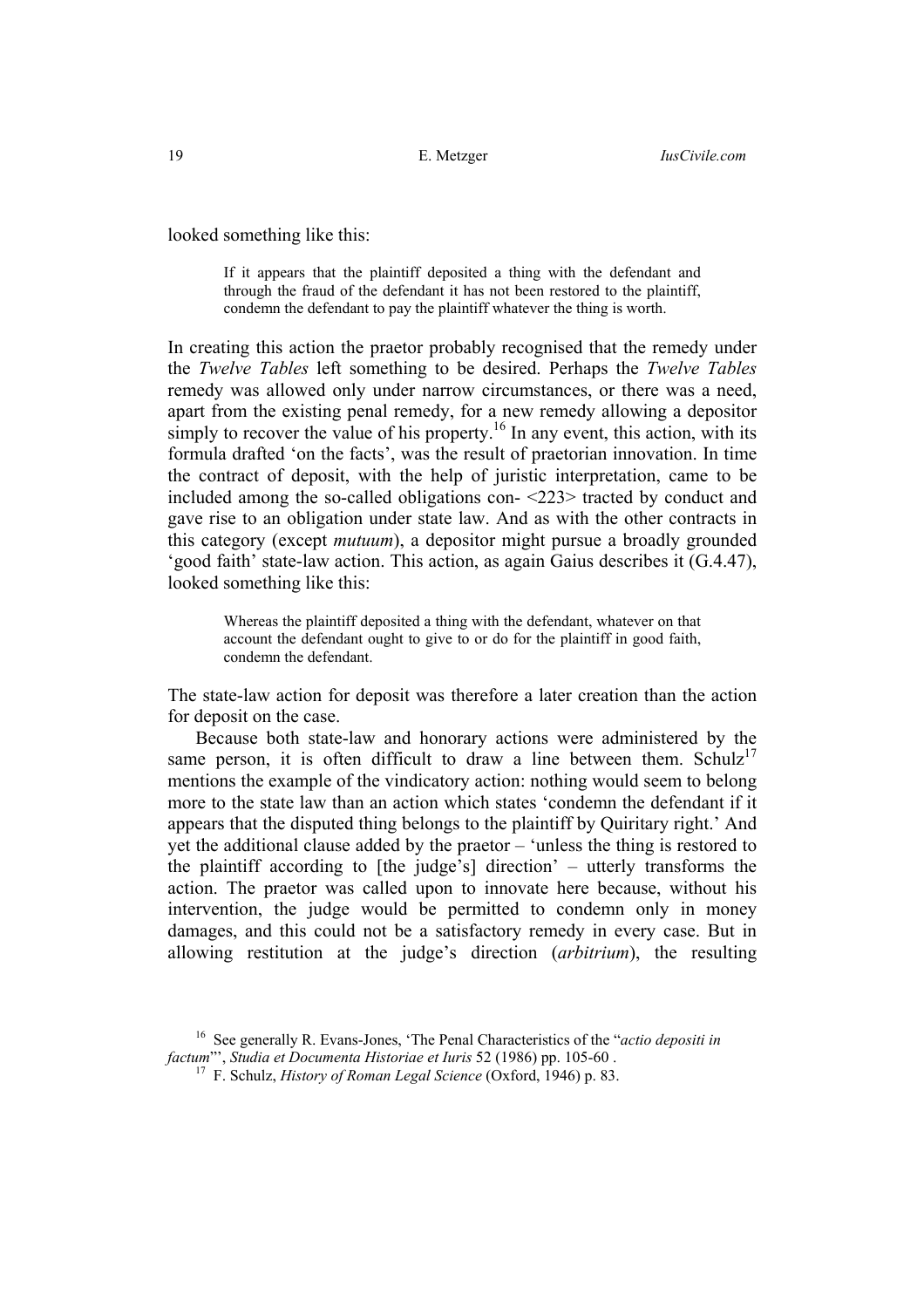'discretionary action' becomes difficult to classify firmly as either state-law or honorary.

A comparison between a Roman magistrate's power to innovate and the historical equity jurisdiction of the English Chancellor is unavoidable. In many respects the distinction between the state law and the honorary law resembles that between the common law and equity in England. But there is less to this resemblance than first appears. The Roman magistrate presided over both types of action and therefore, as Buckland<sup>18</sup> says, 'We shall not find in the Roman law a system of rules developed gradually by a permanent tribunal whose function it was to give relief which for any reason could not be obtained in the ordinary courts'. Also, when we consider that some of the innovations introduced by the praetor out of a desire for equity would then be memorialised in his edict for future cases, the praetor resembles more a legislator than a chancellor. Finally, it is a fair argument that the greater source of equity in Roman law is not the praetor but the jurists, whose innovations would be felt principally in the second, trial phase of a lawsuit.<sup>19</sup>

### VI. Restorative, Penal, and Hybrid Actions (J.4.6.16 – 19; 4.12.1)

This classification is based on the object of the litigation. As the *Institutes* explains, some actions are directed to providing compensation, some to <224> inflicting a penalty, and some to both of these things. A cynical reader may come to the conclusion that there is too much classification here. The aim of the discussion, in the end, seems to be to identify the minority of actions that are either wholly or partly penal, and to indicate the consequences of bringing such actions.

A restorative action is one which would give to the plaintiff an award that does not exceed his loss. This may seem like a roundabout way of describing something fairly simple, but in fact the definition must be put carefully. The *Institutes* gives the example of an action for the death of a slave under the Aquilian Act (J.4.6.19). Under the action the slave, in a given case, might be valued higher than his worth at death, and the difference between the two values would be regarded as penal. We might treat this as a question of valuation and view the owner of the slave as overcompensated rather than

<span id="page-19-0"></span><sup>&</sup>lt;sup>18</sup> W.W. Buckland, *Equity in Roman Law* (London, 1911) p. 1.<br><sup>19</sup> Id. pp. 1-8.

<span id="page-19-1"></span>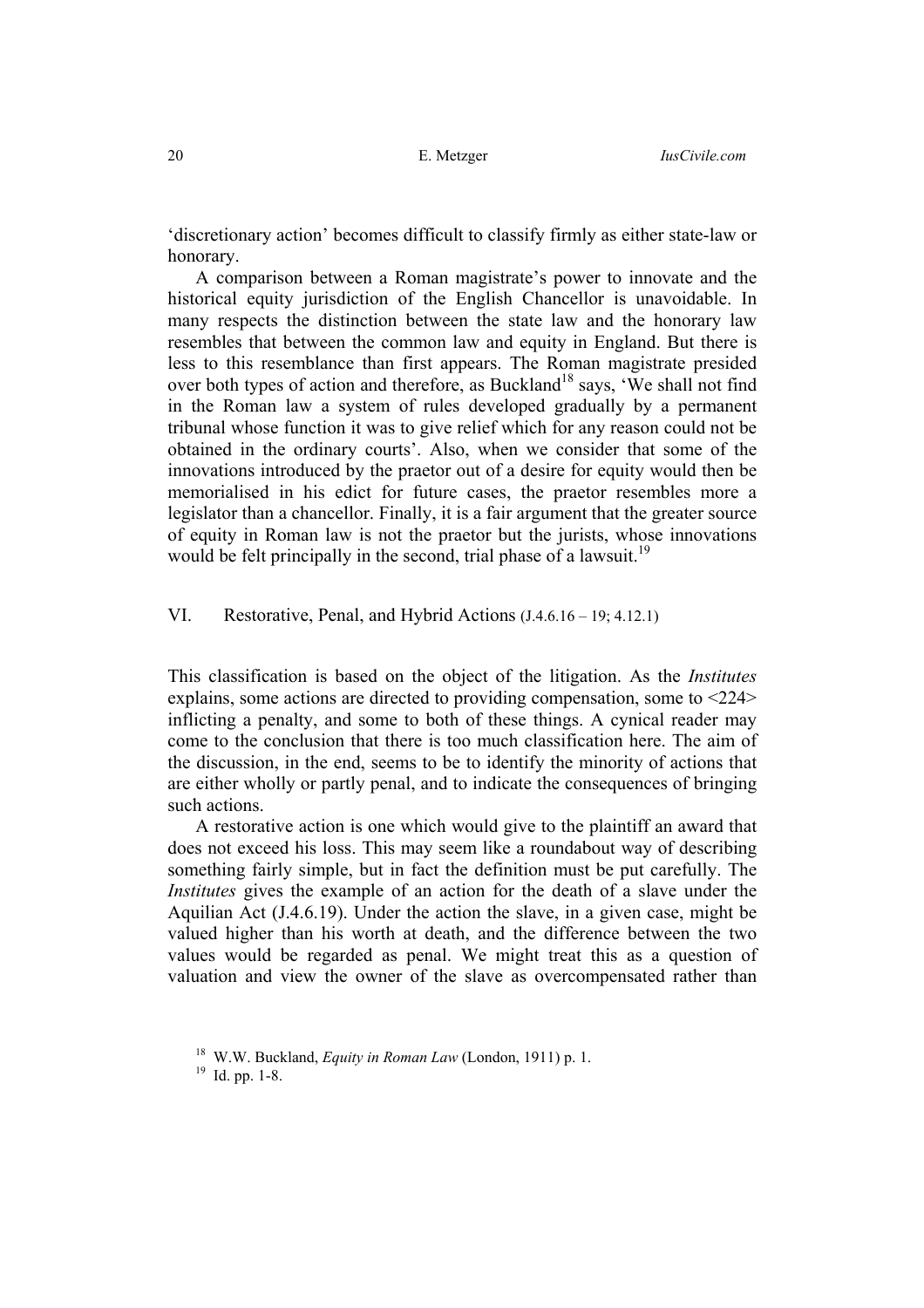avenged, but that is not how the matter is treated in the *Institutes*. Perhaps what this discussion best illustrates is that restorative actions are defined by what they are not (neither penal nor hybrid), and that time is better spent identifying actions that are wholly or partly penal. Most actions, after all, are restorative. In general, real actions and contractual actions fall into this class, leaving delictual actions as penal or hybrid.

A penal action typically will (1) exact a sum greater than the amount of the loss, as just described, or (2) exact a multiple of the loss. The fact that they were viewed as inflicting a penalty led to certain other features. The first concerns the matter of transmissibility. The issue arises when a person who might have become a plaintiff or defendant dies before issue is joined. In such a case an heir might be permitted to bring the action the decedent would have brought, or be vulnerable to the action that would have been brought against the decedent. If the action is one that permits an heir to assert the decedent's claim, it is said to be actively transmissible. If it is one that permits an heir to have a claim asserted against him, it is said to be passively transmissible. The general rule was that restorative actions were both actively and passively transmissible, but that penal actions were only actively transmissible. The rule of course reflects the idea that only the wrongdoer himself should be punished. An exception was made for contempt: it was neither passively nor actively transmissible, in keeping with the notion that the outrage suffered by the victim of contempt belongs to him alone.

The second feature was that, if more than one person were liable under such an action, both were liable in full, so that satisfaction by one did not release the others. If for example two persons had committed a non-manifest theft, each was liable for the double penalty. The rationale is the converse of that for the previous rule: just as it makes no sense to punish someone who did not commit the act, it makes no sense to spare someone who did. <225>

The third feature is that a penal action permitted noxal surrender. This is discussed below.

The *Institutes* glosses over what is actually at issue here, and presents the distinction between penal and restorative actions (almost) as a purely academic matter of classification. The real issue is bar. In general a person was not permitted to pursue two actions on the same matter. As soon as a dispute had passed the point at which issue was joined (the conclusion of the proceedings before the magistrate), a litigant could not raise the matter again. But this rule held true only for multiple restorative actions, or multiple penal actions. A person was permitted to bring both a restorative action and a penal action on the same matter, and hence the importance of identifying which actions were penal, wholly or in part. For example, a victim of theft could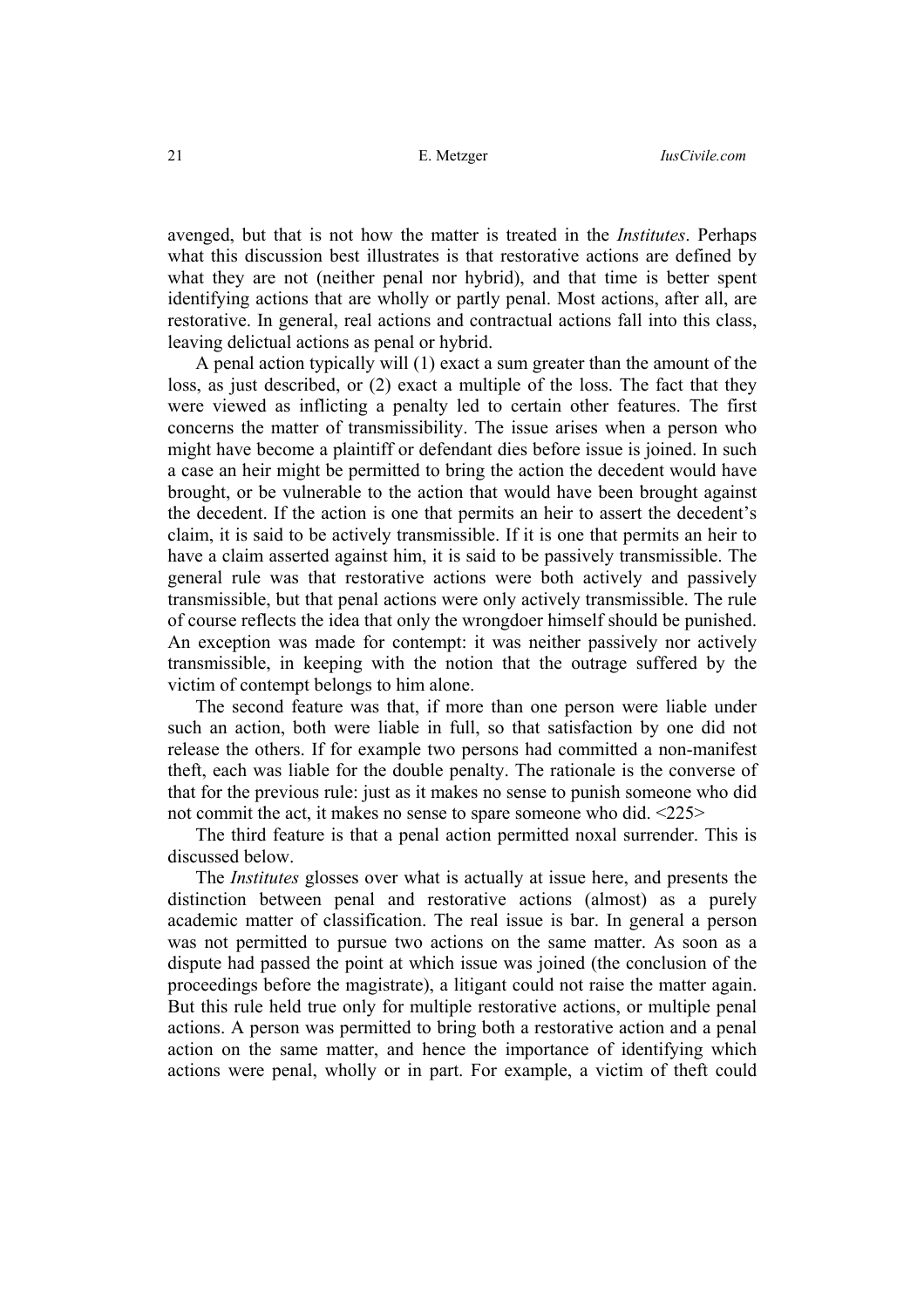bring both an *actio furti* (penal) to punish the thief and a *rei vindicatio* (restorative) to the get the thing back, but not a *rei vindicatio* and a *condictio furtiva* (restorative).

Given the bar of multiple actions, it was particularly important to identify which actions were 'hybrid', that is, both restorative and penal. $^{20}$  A hybrid action would bar any further suit, of either type, on the same matter. One particular hybrid action both illustrates the usefulness of the classification 'hybrid' and betrays the true purpose of the restorative/penal/hybrid classification. The *Institutes* gives the action on robbery as an example of a hybrid action (J.4.6.19). It is a hybrid action because, of the fourfold penalty inflicted on the defendant, only three parts are considered to be a penalty. Centuries earlier Gaius had discussed the same subject, but unlike Justinian omitted robbery from his examples of actions 'both restorative and penal' (the term 'hybrid' not then existing). Instead, he included robbery among the purely penal actions, explaining that 'in the opinion of some' that is where it belonged (G.4.8). To say 'in the opinion of some' is tantamount to saying that in the opinion of others the action on robbery ought to be classed as both penal and restorative (it being beyond argument that anyone would class it as restorative alone).

Yet the dispute over how the action on robbery ought to be classified had nothing to do with classifications *per se*. The true issue was probably whether a robber could be treated as a 'thief' and sued by the *condictio furtiva*, a restorative action one brought against thieves. If a robber were a thief, the *condictio furtiva* would be available unless the action on robbery were deemed to be restorative in part, in which event it would bar any further restorative action. In short, what is presented as a scholarly disagreement over classifications is in fact an argument over bar, something genuinely significant to a litigant.  $\langle 226 \rangle$ 

VII. Other Classifications (J.4.6.28 – 30; 4.8)

There are other classifications of actions which, unlike the classifications just given, are relevant only within certain areas of the law. That they are treated under the law of actions and not in the appropriate places under persons or

<span id="page-21-0"></span><sup>20</sup> On what follows, see H. Ankum, 'Actions by which We Claim a Thing (*res*) and a Penalty (*poena*) in Classical Roman Law', *BIDR* (3rd Ser.) 24 (1982) pp. 15-39.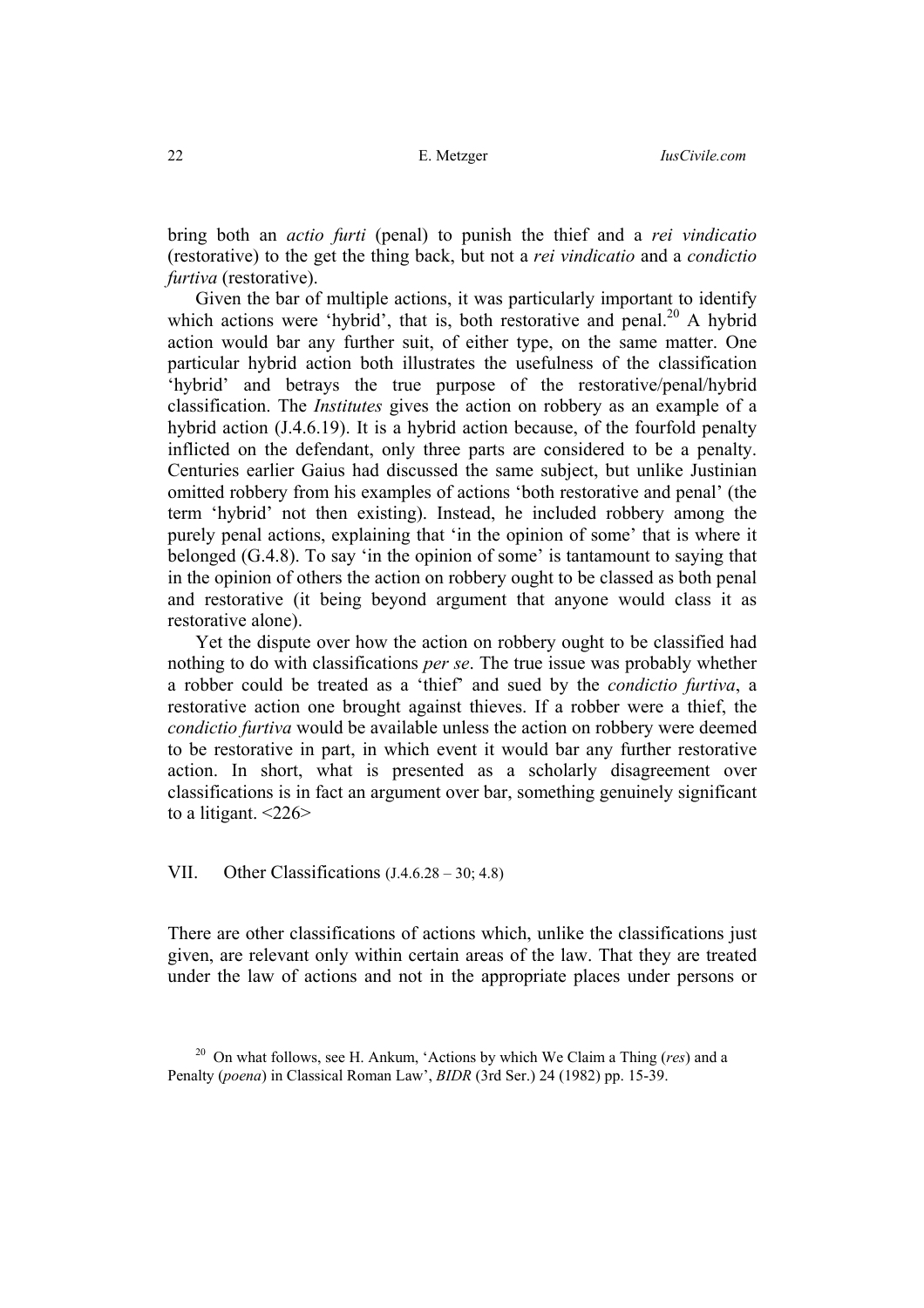things may be explained by a desire to avoid repetition, or the fact that they present characteristic formulae which make them attractive to discuss as actions.

The most important of these other classifications pertains to certain personal actions. These actions were classed as to whether they were 'goodfaith' or 'strict-law'  $(1.4.6.28 - 30)$ . Superficially the difference was one of pleading, but the actions reflected a difference in substantive law as well. A strict-law action was characterised not by what it said but by what it did not say: the judge who presided in such an action could not consider any matters that were not a part of the pleadings, that is, the formula. If, for example, a defendant in a suit on a stipulation wished to argue that he was induced to give the stipulation by fraud or duress, or that his opponent had agreed not to pursue him, he would have to plead the matter expressly. The formula directed the judge very plainly to condemn the defendant if it appeared that the defendant ought to give a sum to the plaintiff. Accordingly, in the absence of special pleading, the judge would confine himself to examining the integrity of the stipulation. In a good-faith action, however, the judge was given far wider discretion to consider other defences, and this grant of discretion was an integral part of the formula. A formula in a good-faith action directed the judge to inquire what the defendant ought to give or do for the plaintiff in accordance with good faith. The addition of the words 'in accordance with good faith' (*ex bona fide*) distinguishes a good-faith action. The consequence of this addition is that a judge presiding, for example, in an action on sale, may absolve on his own motion a defendant who he believes was a victim of fraud when he agreed to purchase goods: such a defendant should not in good faith pay the purchase price.

Certain specific actions were set apart and classed as good-faith actions. The most important of these were actions on obligations contracted by agreement, and those contracted by conduct, with the exception of *mutuum*.

What Justinian describes as 'noxal actions' (J.4.8) might be more fully described as 'actions that allow noxal surrender as a remedy'. The remedy arises in the context of delict, and resembles a 'delictual mechanic's lien'. A person sometimes becomes liable for a delict committed by someone else, either a slave or a person within his family authority. If the delict is one that allows noxal surrender, the person liable is permitted either to pay damages or surrender the wrongdoer to the victim. By Justinian's time noxal surrender applied only to slaves, and not to children within authority. <227>

The common explanation for the origins of noxal surrender is that liability for delict is based on revenge, and that the victim's right to avenge his loss by seizing the wrongdoer could be forgone by the payment of a ransom. Whether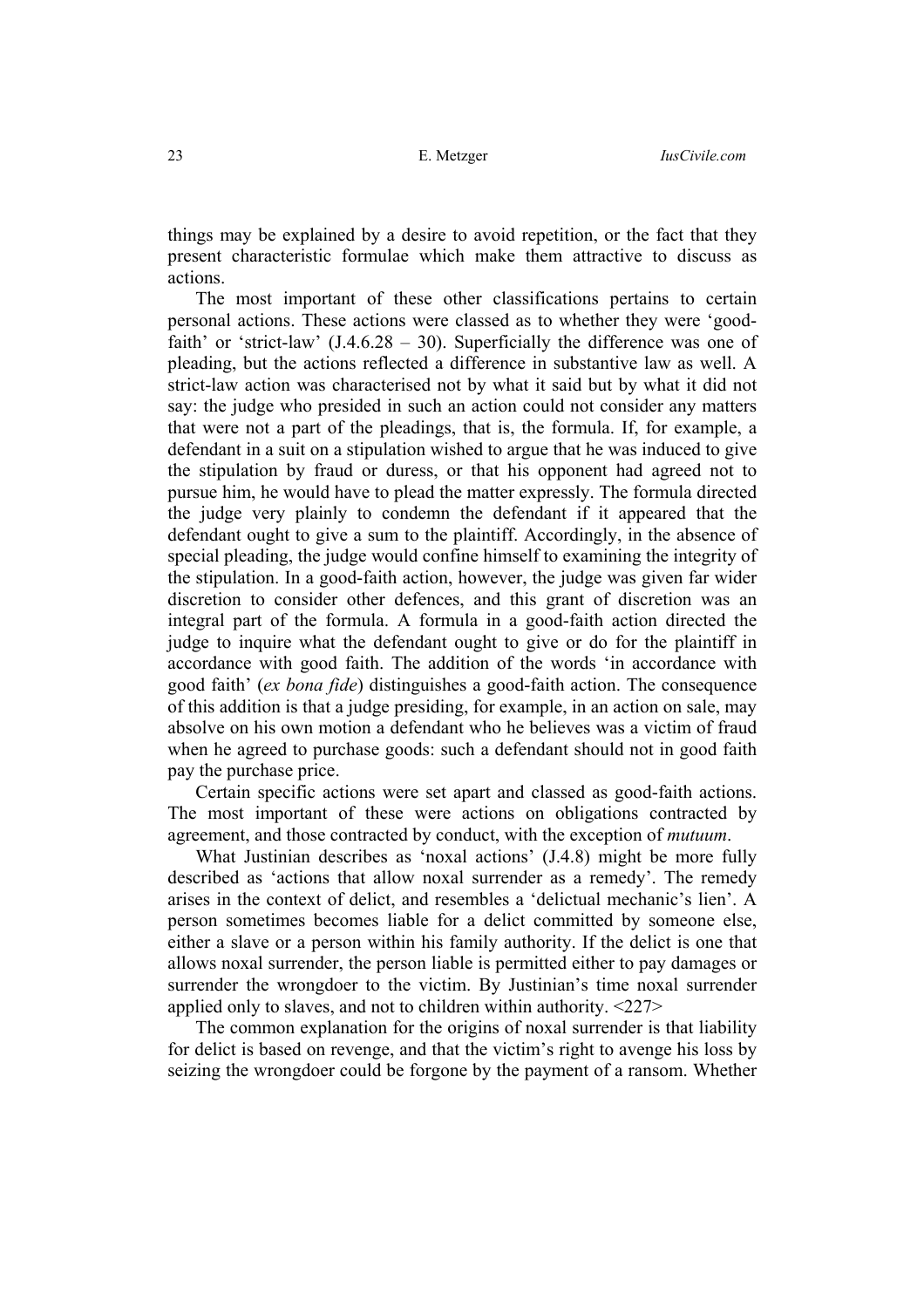this is the correct explanation or not, it is consistent with certain features of the remedy. In the case of a slave, the person held liable is the person who owned the slave at the time of the action. The owner at the time of the delict is free from liability when he ceases to own the slave. Thus the aim of the action is simply to satisfy the victim, consistent with the notion of revenge. The same notion is apparent in the additional rule that a person may not have a noxal action against a slave that he owns.

The *Institutes* (borrowing from Gaius, G.4.75) justifies noxal surrender very poorly, arguing that it is unfair for a slave to inflict a loss on his owner beyond his own value (J.4.8.2). The statement is not convincing as a piece of legal analysis, and even less as a historical explanation. As Holmes points out, noxal surrender was not introduced as a vehicle for limitation of liability. His analysis is charitable: 'The Roman lawyers, not looking beyond their own system or their own time, drew on their wits for an explanation which would show that the law as they found it was reasonable'.<sup>[21](#page-23-0)</sup>

Select Bibliography

- Ankum, H., 'Gaius, Theophilus and Tribonian and the *Actiones Mixtae*', in P. Stein and A.D.E. Lewis (eds), *Studies in Justinian's Institutes in Memory of J.A.C. Thomas* (London, 1983) pp. 4-17.
- Arangio-Ruiz, V., *Cour de Droit Romain: Les Actions* (Naples, 1935; repr. 1980).

Jolowicz, H.F., *Roman Foundations of Modern Law* (Oxford, 1957) pp. 75-81.

Mantovani, D., *Le formule del processo privato romano* (Como, 1992).

Stein, P., 'The Development of the Institutional System', in P. Stein and A.D.E. Lewis (eds), *Studies in Justinian's Institutes in Memory of J.A.C. Thomas* (London, 1983) pp. 151-63.

———, *Legal Institutions: The Development of Dispute Settlement* (London, 1984) pp. 127-9.

<span id="page-23-0"></span><sup>&</sup>lt;sup>21</sup> O.W. Holmes, Jr., *The Common Law* (Boston, 1881; repr. New York, 1991) pp. 8-9.